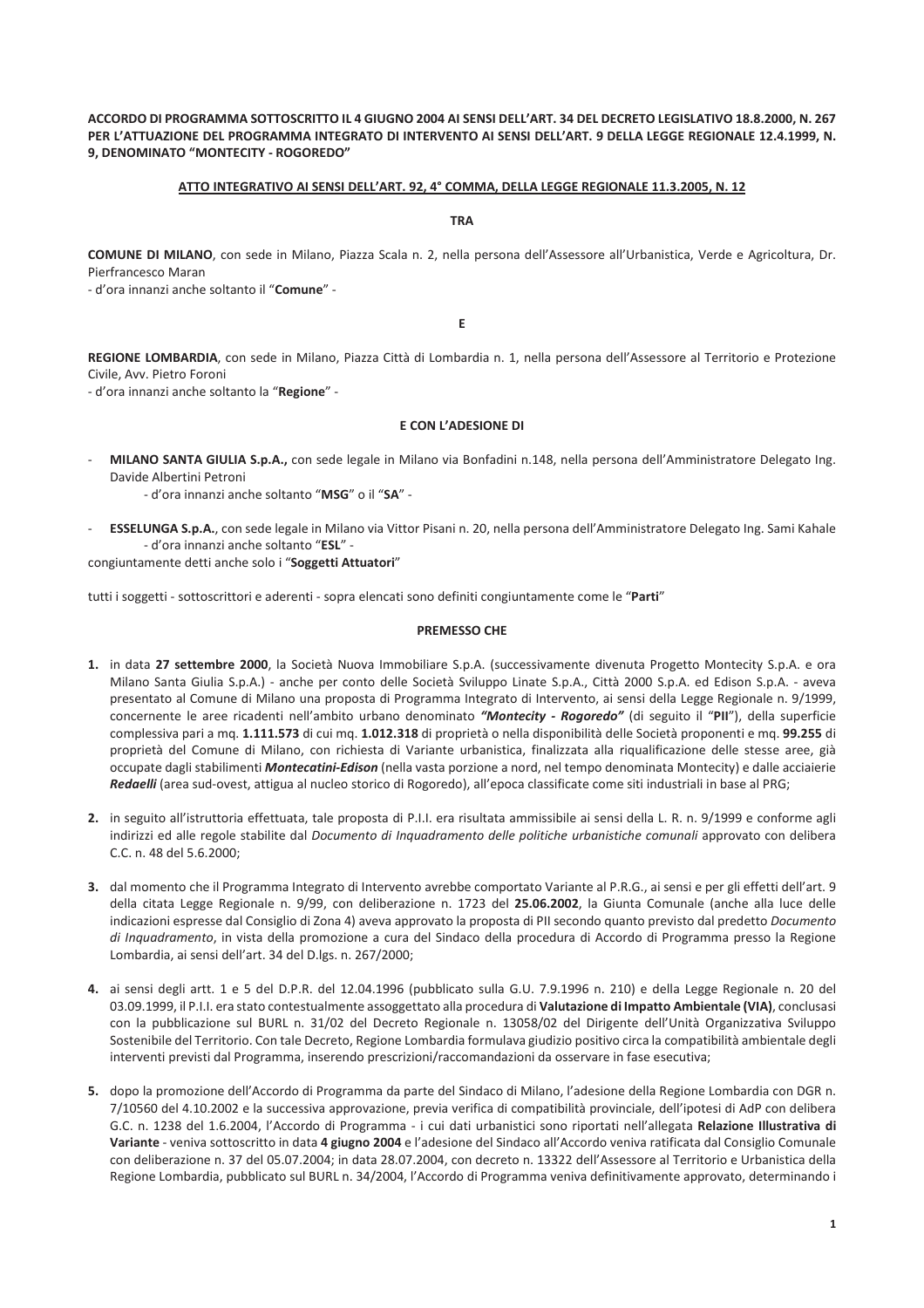conseguenti effetti di Variante urbanistica, mentre la sua durata veniva stabilita in dieci anni dalla data di stipulazione della Convenzione attuativa del Programma Integrato di Intervento;

- 6. in particolare, era stata istituita all'interno del PRG di Milano la Zona di Pianificazione Integrata individuata con la sigla P.I.I. n. 16, a carattere misto e con servizi e aree riservate a spazi pubblici, di cui alla tavola unica di Variante (cod. n. 1834/01/A/02/06);
- 7. obiettivo dell'Accordo (articolo 3.1) era «la riqualificazione urbana, sotto i profili urbanistico e ambientale, delle aree inserite nell'ambito urbano denominato "Montecity-Rogoredo" mediante la programmazione unitaria e l'attuazione coordinata di un insieme di interventi finalizzati all'insediamento di residenza e di funzioni compatibili, di attività terziarie, ricettive, commerciali e di rilevanti interventi infrastrutturali pubblici e di interesse pubblico e di una nuova funzione urbana di interesse strategico, quale il Centro Congressi, secondo le indicazioni del Documento di Inquadramento delle politiche urbanistiche comunali di Milano»;
- 8. rientrava tra i «rilevanti interventi infrastrutturali pubblici» la realizzazione del prolungamento della strada statale Paullese, rispetto al quale l'Accordo dava atto che il Comune di Milano aveva «inserito nel programma triennale delle opere pubbliche 2003-2005, approvato dal Consialio Comunale in data 31.3.2003, la realizzazione dei lotti funzionali n. 1 e n. 2» (articolo 7.3):
- 9. a sua volta, l'articolo 9 dell'Accordo trattava della <Compatibilità ambientale>, richiamando da un canto il citato Decreto Regionale n. 13058/02 e dall'altro le prescrizioni dettate da ARPA nell'ambito del parere favorevole espresso in data 19.06.2003; quanto alle bonifiche, si rinviava invece alla Convenzione attuativa del PII;
- 10. la Convenzione urbanistica veniva sottoscritta con atto a rogito Notaio Mariella (rep.14675/racc.3955) del 16 marzo 2005 tra Comune di Milano, Milano Santa Giulia S.p.A. (anche in rappresentanza delle Società Edison S.p.A. ed U.R.B.E. S.r.l., quest'ultima divenuta proprietaria, per acquisizione in data 21.10.02, in parte delle aree di proprietà di Nuova Immobiliare S.p.A. ed in parte di Sviluppo Linate S.p.A.), Orsola S.r.l. (oggi Esselunga, divenuta proprietaria in data 26.06.03 di parte delle aree di Nuova Immobiliare S.p.A.) e Città 2000 S.r.l. (di seguito la "Convenzione Originaria");
- 11. in base alla Convenzione Originaria, il Programma era suddiviso in quattro Macro Unità di Coordinamento (MUC) mentre la disciplina degli interventi di bonifica era contenuta nella seconda parte dell'articolo 10;
- 12. a partire dal 15.11.2005, data del rilascio del primo titolo abilitativo, la Società Milano Santa Giulia S.p.A. (anche per conto degli altri sottoscrittori della Convenzione Originaria) ha avviato e concluso parzialmente i lavori relativi alla parte sud-ovest dell'area di intervento denominata Macro Unità di Coordinamento (MUC) 1, che sono stati conclusi nel 2008; per converso, ad oggi le MUC 2, 3 e 4 non sono ancora state attuate;
- 13. in data 19 luglio 2010 l'Autorità Giudiziaria aveva disposto con decreto il sequestro preventivo per l'intera area interessata dal P.I.I. Montecity-Rogoredo, in quanto da rapporto ARPA, inoltrato a seguito dei controlli effettuati, emergeva la non compatibilità dello stato di qualità dei terreni con gli usi previsti dal PII medesimo; decreto successivamente rettificato in data 26.06.2012 e poi revocato il 24 luglio 2015; da ciò è conseguita una completa interruzione dell'attività di cantiere con inevitabili ripercussioni sui tempi di attuazione dell'intero Programma;
- 14. in considerazione del sopraggiunto sequestro preventivo delle aree, che ha determinato la parziale attuazione del PII. e delle mutate condizioni del mercato immobiliare, la Società Milano Santa Giulia ha ritenuto opportuno presentare all'Amministrazione comunale una proposta di Variante per l'intero ambito di intervento e pertanto in data 22 gennaio 2014 le società Milano Santa Giulia ed Esselunga hanno quindi depositato in Comune di Milano una *proposta preliminare* di Variante al PII (di seguito la "Variante al PII");
- 15. con tale proposta di Variante, la Società Milano Santa Giulia, oltre a ridefinire l'assetto planivolumetrico del Piano e ridistribuire le sip delle funzioni private, ha formalmente richiesto la possibilità di trasferire una parte di volumetria, pari a 57.145 mg di superficie calpestabile, da funzioni pubbliche e di interesse pubblico o generale (RTU=52.000 mq di slp e RSD=5.145 mq di slp) verso funzioni urbane, con conseguente aumento dell'indice di utilizzazione territoriale UT da 0.64 fissato dal Programma a 0.70 mg/mg. La Variante, con il nuovo assetto planivolumetrico proposto e le scelte urbanistiche ad esso connesse e conseguenti, si propone in particolare il raggiungimento degli obiettivi declinati al successivo articolo 3;
- 16. in esito alle indicazioni/prescrizioni emerse in sede istruttoria, in data 22 aprile 2015 le Società Milano Santa Giulia S.p.A. ed Esselunga S.p.A., accogliendo in parte quanto richiesto, hanno provveduto a trasmettere la *proposta preliminare* di Variante riformata:
- 17. il citato sequestro giudiziario preventivo delle aree deve ritenersi un factum principis idoneo a comportare la sospensione dei termini di attuazione dell'intervento ed in tal senso si era espresso il Collegio di Vigilanza dell'Accordo nella seduta del 25 ottobre 2017 allorquando ha stabilito di estendere il periodo di vigenza della Convenzione Originaria del PII - e di conseguenza la validità dell'Accordo di Programma - fino al 16 marzo 2023 (anche in ragione dell'ulteriore proroga nel frattempo disposta dall'art. 30, comma 3 bis, del D.L. 69/2013, convertito con Legge n. 98/2013 e sostanzialmente avvalendosi della facoltà conferitagli dal comma 1-bis dell'articolo 93 della legge regionale 12/2005, a sua volta introdotto dall'articolo 26 della legge regionale 26 maggio 2017, n.15);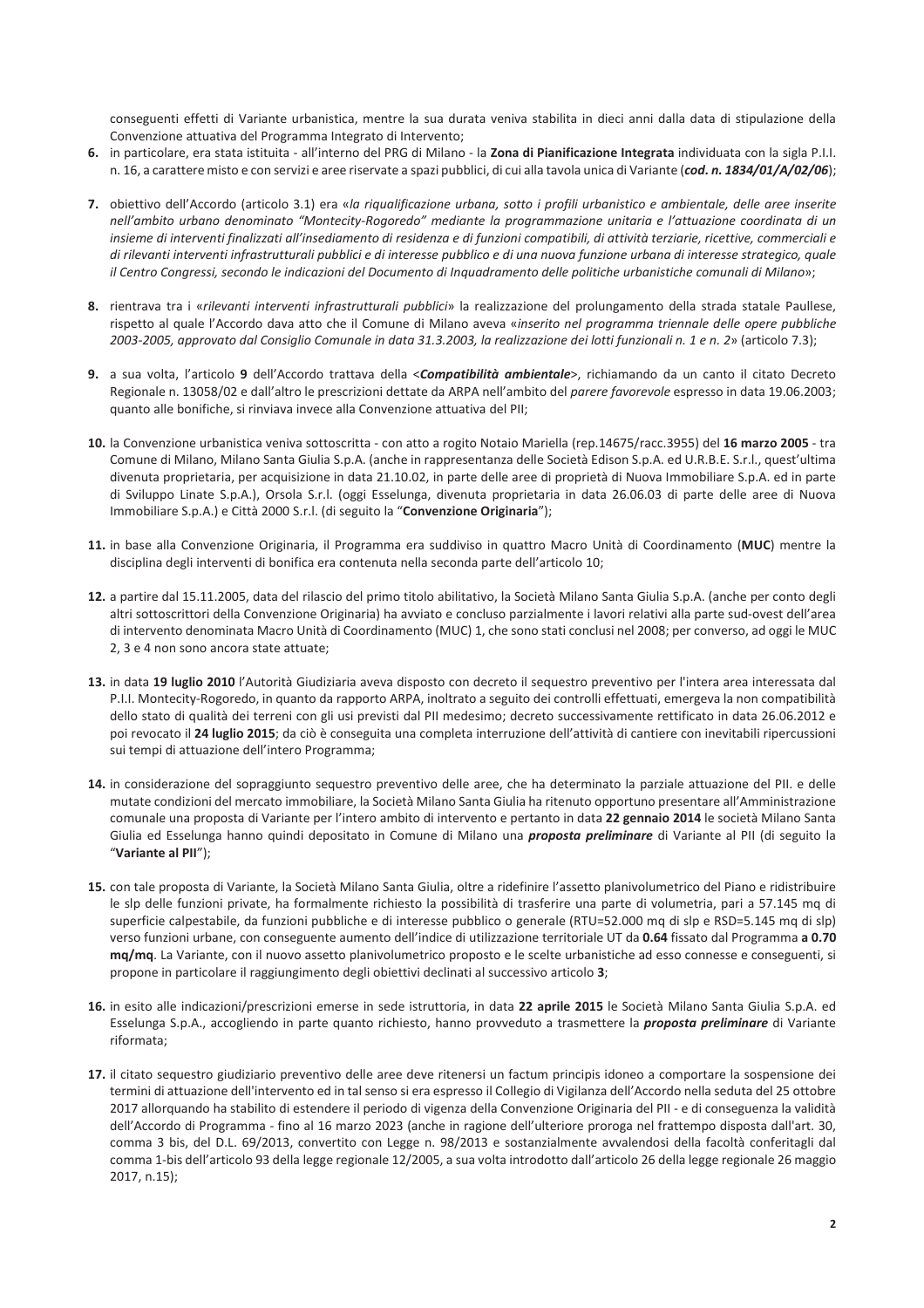18. con deliberazione del Consiglio Comunale n. 34 in data 14 ottobre 2019, il Comune di Milano ha approvato la Variante generale al PGT, divenuta efficace a seguito di pubblicazione del relativo avviso sul BURL - Serie Avvisi e Concorsi n. 6 - del 5 febbraio 2020, in forza della quale le aree ricomprese nell'ambito del PII 2004 risultano oggi identificate dalla Tavola R.02 del Piano delle Regole e dalla Tavola S.01 del Piano dei Servizi tra gli ambiti interessati da provvedimenti in itinere approvati e adottati, così come disciplinati dall'art. 52 e, per quanto già attuato, dall'art. 53 delle Norme di Attuazione del Piano delle Regole;

# **CONSIDERATO CHE:**

- a) l'area di intervento rimasta in gran parte inattuata è ancora oggi sottoposta alle normative dell'AdP 2004 e del PII, allorquando venne recata Variante al Piano Regolatore Generale in allora vigente, con specifico riferimento agli elementi all'epoca costituenti gli aspetti urbanistici primari del Programma Integrato di Intervento e d'altro canto, all'interno del contesto dato, rivestono oggi priorità assoluta le operazioni di bonifica dei terreni e tutti gli interventi finalizzati al ripristino ambientale dell'area;
- b) alla luce dei limiti fissati dall'art. 6, comma 9, della Legge Regionale n. 2/2003 ed in coerenza con quanto stabilito all'art 14.3 dell'AdP 2004, a fronte della proposta di variante presentata da Milano Santa Giulia S.p.A. e da Esselunga S.p.a. - valutata favorevolmente in sede di Segreteria Tecnica dell'Accordo di Programma ma allo stesso tempo ritenuta incidente su alcuni aspetti primari del Programma, quali la capacità edificatoria massima ammissibile e la ripartizione della stessa tra le funzioni ammesse, l'impianto tipologico complessivo e la localizzazione delle funzioni e opere pubbliche - il *Collegio di Vigilanza* dell'Accordo nella seduta del 21 dicembre 2016 ha disposto "la promozione dell'atto modificativo dell'Accordo di Programma" nonché "l'avvio del procedimento di variante urbanistica e delle procedure collegate";
- c) da ciò è conseguita la necessità di promuovere un Atto Integrativo dell'Accordo di Programma del 04.06.2004, con effetto di Variante urbanistica, ai sensi dell'art. 6, comma 12, della L.R. n. 2/2003;
- d) in tale prospettiva, con deliberazione n. 1511, in data 8 settembre 2017 la Giunta Comunale, nel prendere atto di quanto disposto nella citata seduta del 21 dicembre 2016 dal Collegio di Vigilanza dell'Accordo di Programma, ha approvato le linee di indirizzo per l'avvio del procedimento finalizzato alla successiva promozione a cura del Sindaco dell'Atto Integrativo dell'Accordo di Programma con effetto di Variante urbanistica - a norma dell'art. 6 summenzionato - formulando una serie di precisazioni riguardo al successivo iter di formazione dell'Atto integrativo;
- e) con lettera del 19 ottobre 2017 il Sindaco di Milano ha promosso l'Atto Integrativo dell'Accordo di Programma inoltrando formale proposta di adesione in tal senso al Presidente della Giunta Regionale;
- f) con deliberazione n. X/7359 del 13 novembre 2017 la Giunta Regionale ha stabilito di partecipare al procedimento di approvazione dell'Atto Integrativo dell'Accordo;
- g) come meglio specificato al seguente art. 5.1, il 21 dicembre 2017 è stato avviato il procedimento di Valutazione Ambientale Strategica (VAS) mediante pubblicazione sui siti web del Comune di Milano e della Regione Lombardia dell'avviso di avvio dei procedimenti di Variante urbanistica e di Valutazione Ambientale Strategica (VAS), mentre sempre nel corso del 2018 il Comune di Milano ha condotto una serie di approfondimenti istruttori, volti a definire in maniera dettagliata molteplici aspetti della proposta di PII;
- h) l'11 gennaio 2019 con il Dossier di Candidatura e relativi allegati per i Giochi Olimpici e Paralimpici invernali di Milano Cortina 2026, depositati presso il Comitato Internazionale Olimpico, è stata prevista la realizzazione a Milano, nell'ambito della Variante al PII, di un'arena polifunzionale denominata "Pala Italia Santa Giulia", attrezzatura privata realizzata con fondi privati e destinata a ospitare le competizioni maschili di hockey su ghiaccio e la cerimonia di apertura delle competizioni paralimpiche durante i Giochi Olimpici;
- i) ad avvenuta assegnazione dei Giochi a favore di Milano-Cortina, nel corso del 2019 si sono svolte diverse riunioni di Segreteria Tecnica finalizzate all'integrazione della proposta con specifico riguardo alle opere infrastrutturali (aspetti progettuali, procedurali, economici e convenzionali) mentre, in particolare, in data 31 luglio si è svolta una riunione del Collegio di Vigilanza che ha fatto sintesi sui diversi temi trattati ed ha tra l'altro approvato - quale modifica al PII in allora vigente, ai sensi dell'art 14.2 dell'Accordo di Programma - l'insediamento della nuova sede del Conservatorio di Milano;
- i) a seguito della rielaborazione dell'intera documentazione, in data 21 novembre 2019, Milano Santa Giulia S.p.A. ed Esselunga S.p.A. hanno presentato la proposta definitiva di Variante al PII comportante Variante urbanistica, unitamente al Rapporto Ambientale e alla Sintesi non Tecnica;
- k) in data 14 dicembre 2019 è entrata in vigore la Legge Regionale 26 novembre 2019, n. 18 che ha apportato modifiche ed integrazioni alla Legge Regionale 11 marzo 2005, n. 12 (Legge per il governo del territorio) introducendo in particolare all'articolo 46 il comma 1 bis, in materia di utilizzo del contributo afferente il costo di costruzione per la realizzazione di attrezzature pubbliche, a mente del quale "nel caso in cui la realizzazione di attrezzature pubbliche e di interesse pubblico e generale prevista in convenzione non sia correlata alla necessità di garantire il reperimento della dotazione di cui all'articolo 9 e l'approntamento delle opere e delle infrastrutture sia totalmente aggiuntivo rispetto al fabbisogno generato dalle funzioni in previsione, è ammessa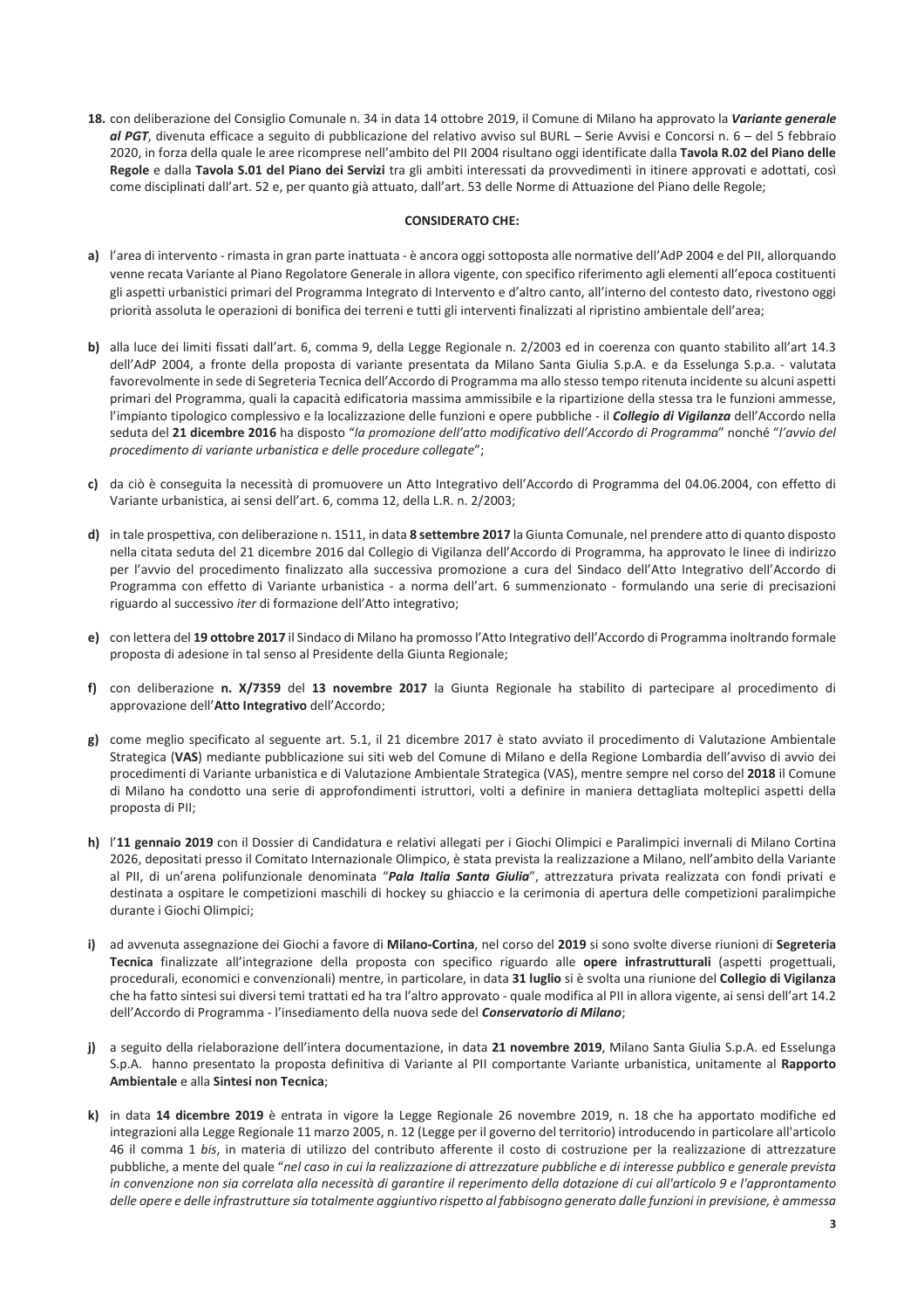la possibilità di dedurre gli importi di dette opere o attrezzature a compensazione del contributo afferente il costo di costruzione  $di$  cui all'articolo 48":

- I) dopo il vaglio istruttorio compiuto in occasione della Segreteria Tecnica svoltasi il 30 aprile 2020, Milano Santa Giulia S.p.A. ha definitivamente aggiornato la documentazione di progetto e l'ha trasmessa tramite PEC in data 5 maggio 2020, con l'avallo di Esselunga S.p.A. in data 6 maggio 2020;
- m) in data 7 maggio 2020, contestualmente alla messa a disposizione nell'ambito della procedura di Valutazione Ambientale Strategica (VAS) - del Rapporto Ambientale e della Sintesi non Tecnica, gli atti costituenti la proposta di Variante sono stati depositati, ai sensi e per gli effetti della disciplina regionale in materia di programmazione negoziata, ai fini della raccolta delle osservazioni e sono rimasti in pubblicazione per un periodo complessivo di sessanta giorni, sino al 6 luglio 2020;
- n) in data 8 giugno 2020 (in atti regionali prot. T1.2020.22845) Milano Santa Giulia S.p.A. ha depositato istanza per lo svolgimento della fase di consultazione per la definizione dei contenuti dello *Studio di Impatto Ambientale*, ai sensi dell'art. 21 del D.lgs. 152/2006:
- o) a tale istanza ha fatto seguito l'attività istruttoria condotta da Regione Lombardia tramite la U.O. Valutazioni e autorizzazioni ambientali della D.G. Ambiente e Clima (Autorità competente regionale in materia di VIA), che si è svolta in particolare con le riunioni della procedura di Scoping in data 25/06/2020 e 02/07/2020 (alla quale è seguito un aggiornamento, a livello comunale, in data 07/07/2020);
- p) detta fase di consultazione si è conclusa con l'approvazione della Relazione Istruttoria finale da parte della Commissione istruttoria regionale per la V.I.A. nella seduta asincrona n. 14/2020 del 07/08/2020 e notifica ai Proponenti ed agli Enti interessati e VIA della conclusione del procedimento con nota in atti regionali prot. T1.2020.32169 del 11/08/2020;
- q) a sua volta consultato nell'ambito del procedimento VAS, il Consiglio di Municipio 4 del Comune di Milano, territorialmente competente, nella seduta del 23 giugno 2020 con deliberazione n. 9 si è espresso favorevolmente con riguardo ai contenuti del progetto di Variante;
- r) entro il termine del 6 luglio 2020 sono pervenuti ventuno tra contributi e osservazioni che indipendentemente dal fatto di essere più propriamente riconducibili alla procedura di VAS piuttosto che ai profili urbanistici della Variante al PII - sono stati tutti presi in debita considerazione nell'ambito del procedimento di Valutazione Ambientale Strategica;
- s) con Determinazione Dirigenziale n. 5487 del 5 agosto 2020 l'Area Risorse Idriche e Igiene Ambientale del Comune di Milano in qualità di Autorità Competente nel procedimento VAS ha formulato parere motivato positivo circa la compatibilità ambientale della proposta di Variante, in particolare prescrivendo il recepimento - all'interno degli atti della Variante medesima - dei contenuti del Rapporto Ambientale e della Sintesi non Tecnica, nonché di quanto riportato nella Relazione Istruttoria allegata alla stessa Determinazione laddove al Cap. 3 sono esposte le valutazioni svolte dalle Autorità Competente e Procedente circa le osservazioni e contributi dei soggetti della consultazione pubblica;
- t) la verifica di compatibilità del progetto di Variante urbanistica con gli aspetti di carattere sovracomunale del Piano Territoriale di Coordinamento Provinciale prevista dalla disciplina regionale in materia di programmazione negoziata è stata resa dalla Città Metropolitana di Milano con decreto dirigenziale n. 5741 del 04/09/2020;
- u) l'ambito di intervento ricomprende le aree del PII (incluse le <Porzioni Concluse>) e le aree di riqualificazione esterne al perimetro del PII sulle quali sono localizzate opere infrastrutturali da realizzare a cura di MSG, mediante l'utilizzo di risorse generate dalla Variante al PII o mediante risorse private aggiuntive rispetto a quelle generate dalla Variante medesima;

# POSTO CHE

- il sito dell'ex Montedison, che costituisce gran parte dell'area oggetto della Variante del PII Montecity-Rogoredo, è oggi perimetrato come sito contaminato ai sensi dell'art. 240 e segg. del D.lgs. 152/06, e, pertanto, sottoposto a procedimento di bonifica di competenza comunale ai sensi dell'art. 242 del D.lgs. 152/2006 e della L.R. 30/2006;
- per l'estensione dell'area, la complessità degli interventi e i vincoli temporali connessi alle Olimpiadi invernali 2026, il cronoprogramma complessivo dell'operazione prevede che la bonifica sia articolata in 19 lotti, che saranno completati e certificati separatamente ai sensi del comma 7 dell'art. 242 D.lgs. 152/06 in un periodo di tempo stimato superiore ai 4 anni; nelle aree via via liberate dalla bonifica o non soggette ad essa, contemporaneamente all'operatività del cantiere di bonifica, saranno attuati gli altri interventi di trasformazione in un arco di tempo di oltre 5 anni;

# **DATO ATTO CHE**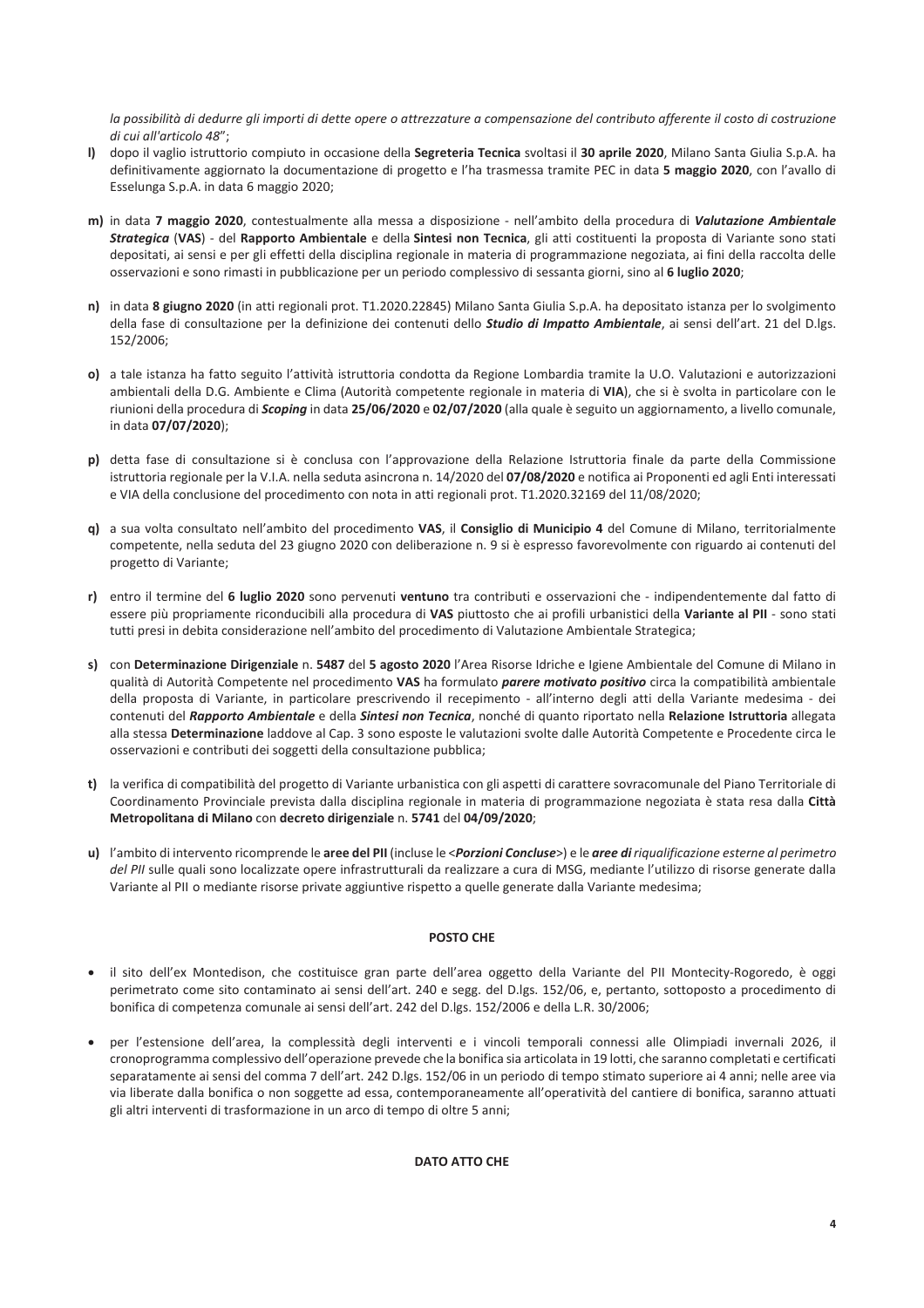- a) in data 3 ottobre 2020 è entrata in vigore la Legge Regionale 30 settembre 2020, n. 20 contenente misure di semplificazione che, all'art. 4, ha previsto modifiche alla L.R. n. 6/2010 in materia di commercio e fiere;
- b) in data 15 ottobre 2020 è stato attivato il procedimento per l'ottenimento del Provvedimento Autorizzatorio Unico Regionale (PAUR) di cui all'art. 27-bis del D.lgs. 152/2006, comprensivo, tra l'altro, anche dei titoli di autorizzazione commerciale ai sensi del D.lgs. n. 114/1998 e della L.R. n. 6/2010, secondo le disposizioni di cui alla L.R. 30/09/2020 n. 20;
- c) con deliberazione n. 54 del 2 novembre 2020 il Consiglio Comunale di Milano ha approvato l'integrazione al Piano delle Alienazioni e Valorizzazioni Immobiliari 2020 e, con esso, le permute, retrocessioni e cessioni di aree in parte già gravate da diritti di superficie per una estensione complessiva pari a 23.685 mq, anche attraverso procedimenti espropriativi, funzionali all'attuazione del Programma edificatorio oggetto della presente Variante al PII e del processo di rigenerazione urbanistica allo stesso sotteso;
- d) in data 17/12/2020 e in data 9 aprile 2021 si sono svolte le Conferenze di Servizi relative ai predetti procedimenti di PAUR e relativi alle autorizzazioni commerciali, delle cui risultanze è stata informata la Segreteria Tecnica di cui alla successiva lettera f);
- e) in data 16 febbraio 2021 è stato sottoscritto tra Regione Lombardia, Comune di Milano, Città Metropolitana di Milano e MSG l'Accordo per la realizzazione del Pala Italia Santa Giulia (di seguito l'"Accordo"), volto a garantire la più celere realizzazione del Pala Italia Santa Giulia e delle infrastrutture connesse, con le modalità ed entro i tempi necessari per consentire lo svolgimento degli eventi olimpici;
- f) in data 7 maggio 2021 sono state condivise in sede di Segreteria Tecnica dell'AdP le proposte di controdeduzione alle osservazioni formulate dal Comune in relazione alla proposta definitiva di Variante e al Rapporto Ambientale e sono state validate le integrazioni documentali prodotte dai Soggetti Attuatori;
- g) le risultanze istruttorie della Segreteria Tecnica sono state quindi approvate dal Collegio di Vigilanza nella seduta del 10 maggio 2021, unitamente alla Relazione ricognitiva presentata dal Comune di Milano circa l'ultimazione delle cosiddette <Porzioni Concluse>; lo stesso Collegio ha concordato, in particolare, con la Proposta di controdeduzioni formulata dalla medesima Segreteria Tecnica in merito alle osservazioni presentate;
- h) contestualmente, è stata formulata dalla Segreteria Tecnica e favorevolmente licenziata dal Collegio di Vigilanza la proposta di ipotesi di Atto Integrativo dell'AdP, recante la disciplina urbanistica ai presenti fini denominata <Variante MSG/21>, successivamente approvata rispettivamente con D.G.C. n. [•] del [•] e con D.G.R.L. n. [•] del [•];
- i) a seguito dell'odierna sottoscrizione del presente Atto Integrativo tra la REGIONE LOMBARDIA, in persona dell'Assessore Delegato al Territorio e Protezione Civile, e il COMUNE DI MILANO, in persona dell'Assessore Delegato all'Urbanistica, Verde e Agricoltura, l'adesione del Sindaco di Milano all'Atto medesimo - in quanto comportante variante agli strumenti urbanistici dovrà essere ratificata dal Consiglio Comunale entro 30 giorni, ai sensi e per gli effetti dell'art. 34, comma 5, D.lgs. 267/2000, allorguando saranno altresì approvate – a norma dell'articolo 6.11 della Legge Regionale n. 2/2003 – le controdeduzioni alle osservazioni presentate:
- j) una volta intervenuta la ratifica, il presente Atto Integrativo sarà definitivamente approvato con atto formale dell'Assessore al Territorio e Protezione Civile della Regione Lombardia e sarà pubblicato nel BURL, determinando effetti di Variante urbanistica alla strumentazione generale del Comune di Milano e con i conseguenti riflessi sul nuovo PGT efficace dal 5 febbraio 2020;
- k) il procedimento istruttorio in merito al progetto definitivo dello Svincolo Mecenate della Tangenziale Est A51, di competenza del Comune di Milano, il cui procedimento è stato avviato in data 6 novembre 2020, risulta in corso alla data di sottoscrizione del presente Atto Integrativo e le eventuali conseguenti modifiche del planivolumetrico in fase attuativa non costituiranno variante al PII né all'Atto Integrativo;
- I) alla luce di quanto previsto alle precedenti lettere i. e j. sarà stipulato tra il Comune di Milano e il Conservatorio di Milano un separato Protocollo di Intesa, che regolerà le modalità, i tempi e le condizioni per la realizzazione del Nuovo Campus e secondo il quale il Conservatorio assumerà l'impegno di realizzare, a propria cura e spese, la propria nuova sede all'interno delle aree del perimetro della Variante al PII, come meglio indicato al seguente art. 12;

### **RICHIAMATO**

> il DECRETO 7 dicembre 2020 del Ministero delle Infrastrutture e dei Trasporti, pubblicato in G.U. n. 26 del 1° febbraio 2021, concernente <Identificazione delle opere infrastrutturali da realizzare al fine di garantire la sostenibilità delle Olimpiadi Invernali Milano-Cortina 2026>;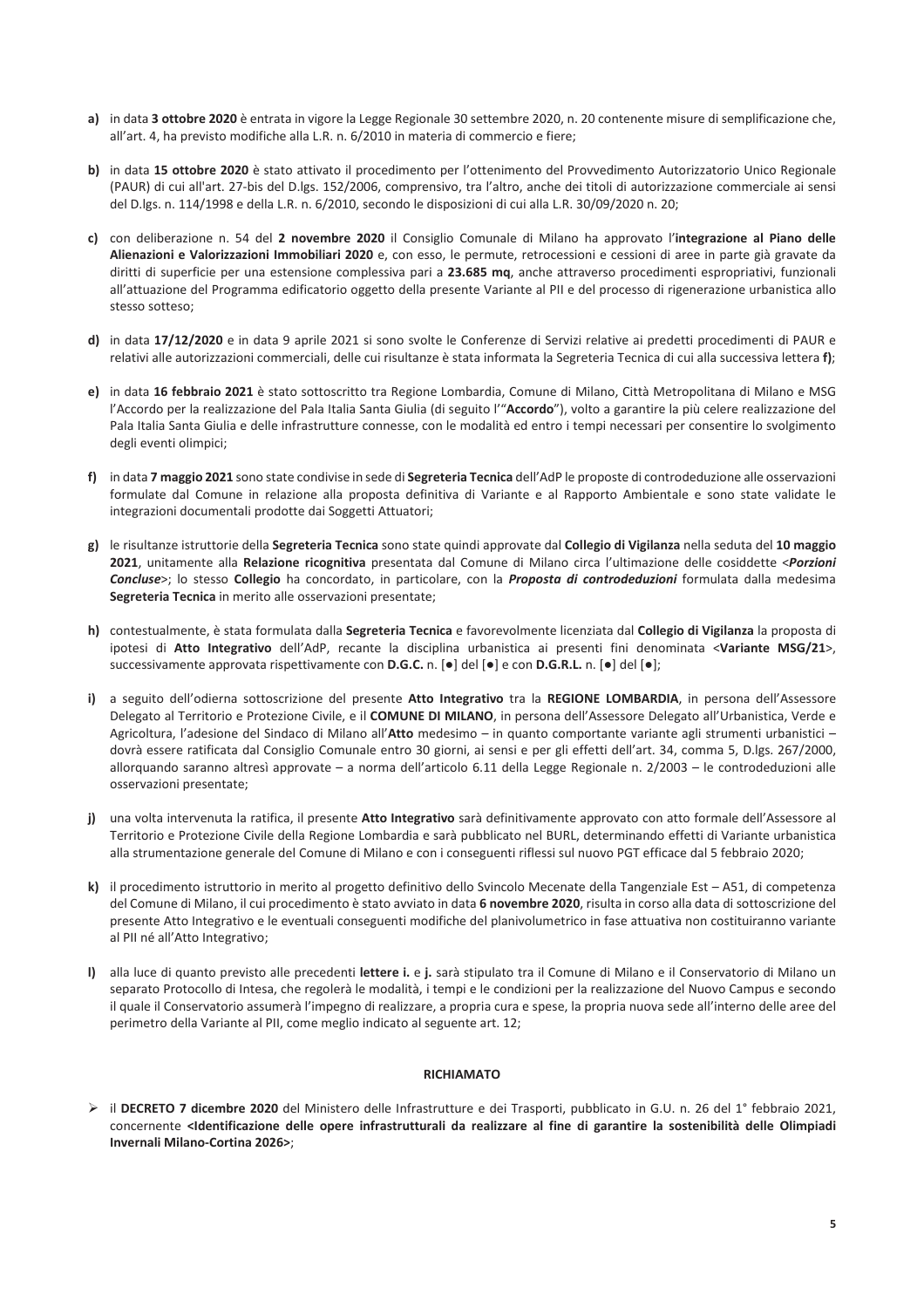### TUTTO CIO' PREMESSO E CONSIDERATO

Tra i soggetti interessati all'ATTO INTEGRATIVO, come sopra individuati, si conviene e si stipula quanto segue, anche ad integrazione e modifica dell'ADP sottoscritto il 4 giugno 2004 ed approvato il 28 luglio 2004. Per effetto del presente Accordo le disposizioni dell'originario ADP 2004 sono sostituite, anche nella numerazione, dalle seguenti:

### **ARTICOLO 1 - Premesse**

- 1.1 Le premesse e gli allegati costituiscono parte integrante e sostanziale del presente ATTO INTEGRATIVO dell'Accordo di Programma 2004, che sarà approvato secondo le modalità e con gli effetti di cui all'art. 34 del decreto legislativo 18.8.2000, n. 267 "Testo Unico delle Leggi sull'ordinamento degli Enti Locali" e di cui alla disciplina regionale in materia di programmazione negoziata temporalmente applicabile.
- 1.2 In caso di difformità o contrasti tra le tavole grafiche e le relazioni tecniche dell'ADP 2004 con gli elaborati e con il testo dell'ATTO INTEGRATIVO, prevalgono le prescrizioni contenute in quest'ultimo e nella Normativa della <Variante MSG/21>.

#### ARTICOLO 2 - Oggetto e ambito

- 2.1 Oggetto del presente ATTO INTEGRATIVO dell'Accordo di Programma 2004 è l'istituzione della <VARIANTE MSG/21> nonché l'approvazione dell'aggiornamento del Programma Integrato di Intervento (P.I.I.) che ad essa afferisce, in conformità a quanto stabilito dalla disciplina in materia di programmazione negoziata e sue successive modifiche e integrazioni, relativo alle aree site in Comune di Milano, nell'ambito urbano denominato "Montecity - Rogoredo".
- 2.2 Stante la notevole estensione territoriale dell'area e data la particolare rilevanza degli interventi in rapporto al contesto di riferimento, in applicazione del comma 3 dell'articolo 87 della LR 12/2005 s.m.i. la Variante al PII si intende caratterizzata da modalità di progressiva attuazione degli interventi per *stralci funzionali*, con possibilità di ricorrere a eventuali successivi atti di pianificazione attuativa di secondo livello e/o di maggiore dettaglio e ferme le modalità previste dalle Norme Tecniche di Attuazione della Variante al PII e dalla Convenzione urbanistica attuativa della Variante al PII medesima.
- 2.3 Agli effetti degli obblighi, oneri e vincoli derivanti dal presente Atto integrativo dell'Accordo di Programma, le aree inserite nel programma integrato di intervento, della superficie territoriale complessiva pari a mq. 1.111.573, sono indicate con apposite tinte e catastalmente individuate nell'allegata planimetria IT05. In particolare:
	- a. aree di proprietà o nella disponibilità della MILANO SANTA GIULIA S.p.a. soggetto privato attuatore del P.I.I. e dei suoi aventi causa per una superficie complessiva di mq. 979.818, indicate con le tinte rosa, verde e grigia nella planimetria catastale sopra richiamata;
	- b. aree di proprietà della Società ESSELUNGA S.p.a. soggetto privato attuatore del P.I.I. nei limiti di quanto indicato nella Convenzione urbanistica della Variante al P.I.I. e nel successivo art. 14.5 – per una superficie complessiva di mq. 32.500, indicate con la tinta viola chiaro nella planimetria catastale sopra richiamata;
	- c. aree di proprietà del Comune di Milano, per una superficie complessiva di mq. 99.255, indicate con le tinte azzurra e gialla nella predetta planimetria catastale, per le quali già con deliberazione della Giunta Comunale in data 25.06.2002 n. 1723 era stato manifestato irrevocabile assenso in relazione all'inserimento delle medesime nel P.I.I. in argomento.
- 2.4 Le <Porzioni Concluse> costituite dai lotti fondiari dell'estensione di mq 92.854 già edificati in attuazione del PII nonché dagli spazi pubblici ceduti ed urbanizzati a corredo degli stessi graficamente individuate sulla Tavola di Variante MSG/21 A - sono ricondotte alla disciplina del Tessuto Urbano Consolidato (TUC) prevista dal PGT in base alla Relazione ricognitiva presentata dal Comune di Milano, di cui il Collegio di Vigilanza ha preso atto nella seduta del 10 maggio 2021.
- 2.5 Analogamente, in forza di quanto stabilito dall'articolo 53.1 delle Norme di Attuazione del Piano delle Regole del Nuovo PGT, le varie Unità di Coordinamento Progettuale - graficamente individuate sulla Tavola PR 06 del PII - ad avvenuto completamento degli interventi previsti, potranno essere ricondotte alla disciplina del Tessuto Urbano Consolidato (TUC) prevista dal Nuovo PGT, sulla base della ricognizione e certificazione effettuata dal competente Ufficio comunale anche in seguito a specifica richiesta avanzata dal Soggetto Attuatore/dai Soggetti Attuatori della relativa UCP. In occasione dell'approvazione degli stralci funzionali via via promossi dal soggetto attuatore si procederà in sede di Collegio di Vigilanza ad una ulteriore ricognizione delle Porzioni Concluse al fine della relativa riconduzione al TUC, ai sensi del successivo art. 16.2 e secondo le più specifiche modalità indicate nelle NTA della Variante al PII.
- 2.6 L'ambito di intervento ricomprende le aree del PII (incluse le <Porzioni Concluse>) e le aree di riqualificazione esterne al perimetro del PII.
- 2.7 Pur essendo ricomprese all'interno dell'Ambito di cui alla Variante al PII, in conformità al disposto dell'art. 3.2 della Normativa di Variante e dell'art. 3, comma 5, delle NTA, le suddette Porzioni Concluse, come meglio definite nelle Norme Tecniche di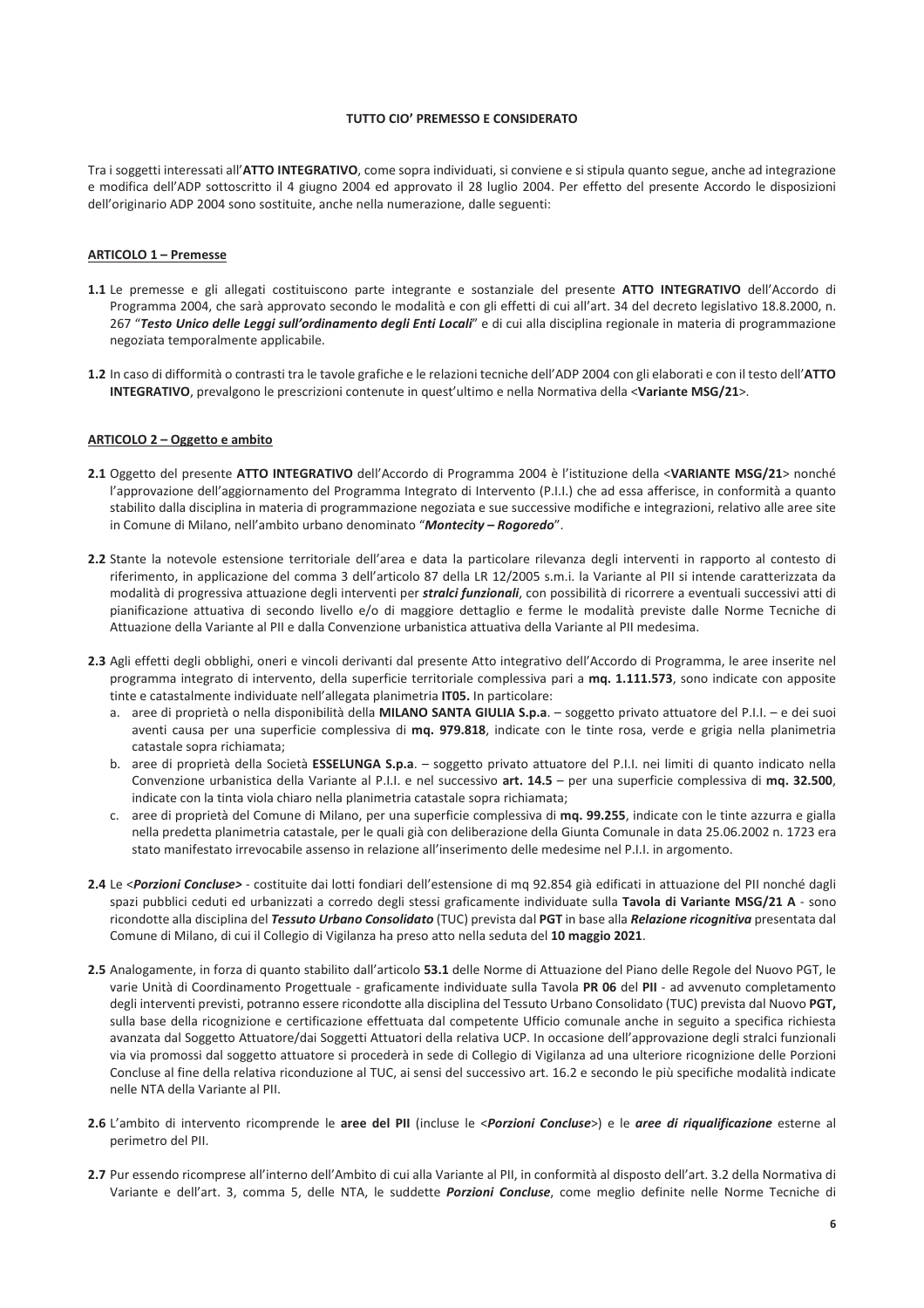Attuazione della Variante al PII ed identificate nella planimetria catastale IT05 in scala 1:2.000 allegata al presente atto [. ] in colore [.], sono ricondotte alla disciplina prevista dal Piano di Governo del Territorio per il Tessuto Urbano Consolidato, fatto salvo quanto previsto al comma 6 del menzionato art. 3 delle NTA.

### ARTICOLO 3 - Obiettivi e piano degli interventi

- 3.1 Obiettivo del presente ATTO INTEGRATIVO dell'Accordo di Programma 2004 è la riqualificazione urbana, sotto i profili urbanistico e ambientale, delle aree inserite nell'ambito urbano denominato "Montecity-Rogoredo" mediante la programmazione unitaria e l'attuazione coordinata di un insieme di interventi finalizzati all'insediamento di residenza e di funzioni compatibili, di attività terziarie, ricettive, commerciali e di rilevanti interventi infrastrutturali pubblici e di interesse pubblico oltre che di nuove funzioni urbane di interesse strategico, come il *Pala Italia Santa Giulia*, individuato anche come sede di manifestazioni olimpiche nell'ambito dei Giochi Invernali Milano-Cortina 2026, e la nuova sede del Conservatorio di Milano.
- 3.2 Posto che il 9 dicembre 2019, con intervento di tutti gli Enti coinvolti nell'organizzazione dei Giochi, tra cui Regione Lombardia e Comune di Milano. è stata costituita la Fondazione Milano Cortina 2026 che, nell'organizzazione dell'evento Milano Cortina 2026. è tenuta a mettere in atto le procedure più efficaci con riferimento alle sedi e agli impianti, con un accurato processo di monitoraggio, per mantenere un continuo e rigoroso controllo sui tempi e sui costi di costruzione, in ragione degli obblighi contrattuali assunti da tutti gli Enti coinvolti verso il CIO in base all'Host City Contract. Come indicato in premessa, il Comune di Milano e Regione Lombardia danno atto di aver sottoscritto - unitamente a Città Metropolitana di Milano e a MSG - in data 16 febbraio 2021 uno specifico Accordo finalizzato a regolare i reciproci impegni dei soggetti sottoscrittori, con particolare riguardo alla realizzazione del Pala Italia Santa Giulia, nell'ottica di garantire l'integrale allestimento del medesimo nei tempi stabiliti dal CIO, e delle opere ad esso strategiche e funzionali.
- 3.3 A fronte delle previsioni del PII che stabiliva l'Indice Territoriale di progetto nella misura di 0,64 mq/mq, l'indice di Utilizzazione Territoriale (UT) massima all'interno del P.I.I. è oggi pari a 0,70 mq/mq, comportante una Superficie Lorda (SL) massima pari a mq. 672.045, di cui mq. 13.665 destinati a Edilizia Residenziale Sociale (ERS) di competenza comunale. La volumetria corrispondente all'applicazione di detto indice UT costituisce la capacità edificatoria massima ammissibile all'interno dell'intero PII, già attuata nella misura di complessivi mq. 213.943 di s.l.p., come risulta dalla TABELLA N. 3 contenuta nella RELAZIONE TECNICA **GENERALE del PII.**
- 3.4 Gli impegni previsti dalla presente Variante sono diretti a:

| <b>RESIDENZIALE LIBERA</b><br><b>RESIDENZIALE CONVENZIONATA</b><br><b>TERZIARIO DIREZIONALE</b><br>MO.<br><b>RICETTIVO</b><br>MQ.<br><b>COMMERCIALE</b><br>COMPATIBILI/VICINATO<br>MQ. | a) | realizzare insediamenti integrati per una SL (superficie lorda) complessiva pari a mq. 658.380, così articolata: |  |             |
|----------------------------------------------------------------------------------------------------------------------------------------------------------------------------------------|----|------------------------------------------------------------------------------------------------------------------|--|-------------|
|                                                                                                                                                                                        |    |                                                                                                                  |  | MO. 257.442 |
|                                                                                                                                                                                        |    |                                                                                                                  |  | MO. 112.704 |
|                                                                                                                                                                                        |    |                                                                                                                  |  | MO. 189.006 |
|                                                                                                                                                                                        |    |                                                                                                                  |  | 17.500      |
|                                                                                                                                                                                        |    |                                                                                                                  |  | 70.000      |
|                                                                                                                                                                                        |    |                                                                                                                  |  | 11.728      |

In particolare, della suddetta SL residuano circa mq. 458.102 (=672.045-213.943), oltre ai predetti 13.665 mq di SL ad ERS, suddivisi come segue:

| <b>RESIDENZIALE LIBERA</b>        |     | MO. 208.190 |
|-----------------------------------|-----|-------------|
| <b>RESIDENZIALE CONVENZIONATA</b> |     | MQ. 13.000  |
| <b>TERZIARIO DIREZIONALE</b>      |     | MO. 128.325 |
| <b>RICETTIVO</b>                  |     | MQ. 17.500  |
| <b>COMMERCIALE</b>                |     | MQ. 70.000  |
| COMPATIBILI/VICINATO              | MQ. | 7.422       |

Si precisa altresì che, una quota parte della SL residua sopra citata (mq. 458.102), pari 42.216 mq di SL a funzione terziaria direzionale e a 2.130 mq di funzioni compatibili e di vicinato, risulta in fase di attuazione come meglio attestato nella Relazione ricognitiva approvata dal Collegio di Vigilanza di cui al precedente art. 2.4.

A mente del 1° comma dell'articolo 88 della LR 12/2005 s.m.i. trova applicazione il principio dell'indifferenziazione tra le destinazioni d'uso assegnate all'ambito di intervento, nei limiti e alle condizioni stabiliti dalle Norme Tecniche di Attuazione e dalla Convenzione urbanistica della Variante al P.I.I., fatta salva la conformità con gli obiettivi di qualità dei suoli e nei limiti fissati dalle norme tecniche di piano.

b) realizzare il *Pala Italia Santa Giulia*, impianto previsto dal Dossier di Candidatura per i Giochi Olimpici e Paralimpici invernali di Milano Cortina 2026, destinato a ospitare le competizioni maschili di hockey su ghiaccio e la cerimonia di apertura delle competizioni paralimpiche durante i Giochi. Le Parti concordano che le condizioni per la messa a disposizione dell'Arena per lo svolgimento delle Manifestazioni Olimpiche, secondo le modalità e alle condizioni disciplinate dall'Accordo di cui alla premessa d) e d'intesa con il Comitato Olimpico Internazionale (CIO) e la Fondazione Milano-Cortina 2026, saranno oggetto di separata negoziazione con MSG o altro operatore terzo specializzato suo avente causa, cui MSG si riserva la facoltà di affidare la gestione del Pala Italia Santa Giulia. Resta parimenti inteso tra le Parti che la messa a disposizione dell'Arena debba garantire quanto previsto dal dossier per la candidatura olimpica per il quale, con nota del 10 aprile 2019, Milano Santa Giulia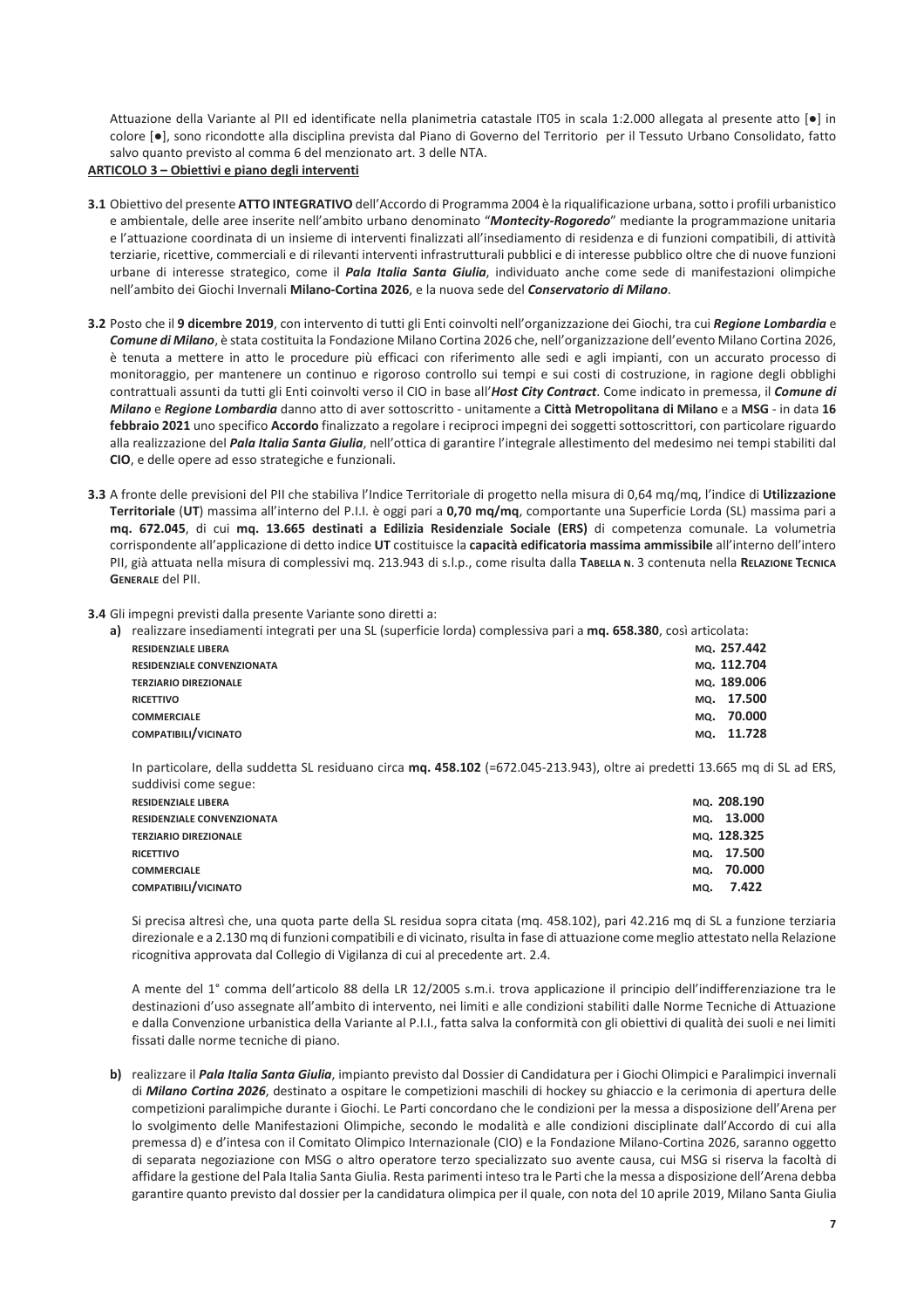S.p.A., in qualità di proprietaria dell'area sulla quale il Pala Italia Santa Giulia sarà costruito e con l'impegno a trasferire il vincolo all'operatore terzo specializzato, ha garantito a certe condizioni l'uso del Pala Italia Santa Giulia in occasione dei Giochi, identificando altresì a) un periodo d'utilizzo esclusivo dell'area per il Comitato Organizzatore dall'1/12/2025 al 30/04/2026, per il quale la messa a disposizione è i) a titolo gratuito dall'1/1/2026 al 28/2/2026 e ii) per il restante periodo (ossia dall'1/12/2025 al 31/12/2025 e dal 1/03/26 al 30/04/26) per un corrispettivo pari a Euro 1.500.000 al mese, nonché b) un periodo di utilizzo non esclusivo dall'1/09/2025 all'1/12/2026 per il quale la messa a disposizione è a titolo oneroso. Quest'ultimo periodo sarà oggetto di negoziazione tra le Parti;

- c) realizzare le reti tecnologiche di urbanizzazione primaria e le opere stradali necessarie per il corretto assetto viabilistico all'interno dell'ambito urbano interessato dal P.I.I. e nel rapporto con l'intorno, acquisendo altresì le aree necessarie per la realizzazione del prolungamento della strada provinciale "Paullese" e per l'ampliamento in A51 dello svincolo autostradale di "Mecenate";
- d) realizzare un parco pubblico e un sistema integrato di verde attrezzato e di piazze e percorsi pedonali per una superficie complessiva di mq. 416.573;
- e) realizzare le opere di urbanizzazione primaria e secondaria per un importo complessivo di Euro 114.995.625, superiore a quello dei corrispondenti oneri di legge;
- f) garantire il reperimento di aree a standard fino alla concorrenza di 790.162 mq, superiore allo standard indotto dalla SLP di Variante, pari a 758.499 (712.783+45.716) mq e, in tale contesto, a realizzare le strutture di "standard qualitativo", ai sensi della vigente legislazione regionale, destinate all'insediamento dei servizi pubblici o di interesse pubblico o generale individuati al successivo art. 10, le quali si aggiungono ai 23.387 mq di aree equivalenti già garantite a tale titolo in forza dell'AdP 2004 e della annessa Convenzione di P.I.I., come specificato al successivo articolo 9;
- g) realizzare, in soprassuolo e nel sottosuolo delle aree inserite nel P.I.I., il sistema dei parcheggi pubblici, ad uso pubblico e privati al servizio delle infrastrutture e degli insediamenti integrati previsti così articolati: mq 308.021 di parcheggi pertinenziali alle funzioni private della Variante e mq 19.642 di parcheggi pubblici in struttura, mq 166.130 di parcheggi privati ad uso pubblico, mq 23.717 di parcheggi in superficie eseguiti a titolo di monetizzazione dello standard (per un totale di 209.489 mq).
- 3.5 Ai fini dell'attuazione coordinata e funzionale del programma, gli interventi previsti sono articolati in unità di coordinamento progettuale denominate da A ad N, a loro volta suddivise in sub-unità e sono disciplinati dalle N.T.A. del P.I.I. allegate al presente Accordo
- 3.6 Gli interventi sopra indicati sono più precisamente definiti negli articoli seguenti e descritti nella seguente documentazione relativa alla Variante al P.I.I. - relazioni, tavole progettuali, computi, ecc. - allegata al presente ATTO INTEGRATIVO dell'Accordo quale parte integrante e sostanziale:

# ALLEGATO A - documentazione tecnico-urbanistica, progettuale ed economica:

# A1-VARIANTE MSG/21

- RELAZIONE ILLUSTRATIVA GENERALE (recante la NORMATIVA DI VARIANTE);
- "Tavola di Variante MSG/21 A con l'individuazione in bordo rosso del perimetro dell'area del PII, dell'estensione complessiva di circa mq. 1.111.573, e del sub-ambito denominato <Porzioni Concluse> della superficie di circa mq. 216.346;
- Tavola di Variante MSG/21 B con l'individuazione in tinta arancio delle aree di riqualificazione, esterne al perimetro del PII, in parte ricadenti in giurisdizione autostradale e in misura residuale di proprietà di soggetti terzi, della superficie complessiva di circa mq. 167.517 - interessate dalle opere infrastrutturali di cui al successivo articolo 4;
- **Elenco particellare MSG/21 B1**
- Tavola di Variante MSG/21 C suddivisa nelle Tavole <Indicazioni urbanistiche> e <Indicazioni morfologiche>.

# A2 - ELABORATI DI ANALISI E STATO DI FATTO

VALUTAZIONE AMBIENTALE STRATEGICA Rapporto Ambientale Sintesi non Tecnica Valutazione preliminare clima acustico VAS Allegato 1 alla Valutazione preliminare clima acustico VAS

INQUADRAMENTO TERRITORIALE

IT01 - Inquadramento territoriale su CTR e sistemi ambientali e strutturali da PTCP IT02 - Inquadramento dei sistemi infrastrutturali da PUMS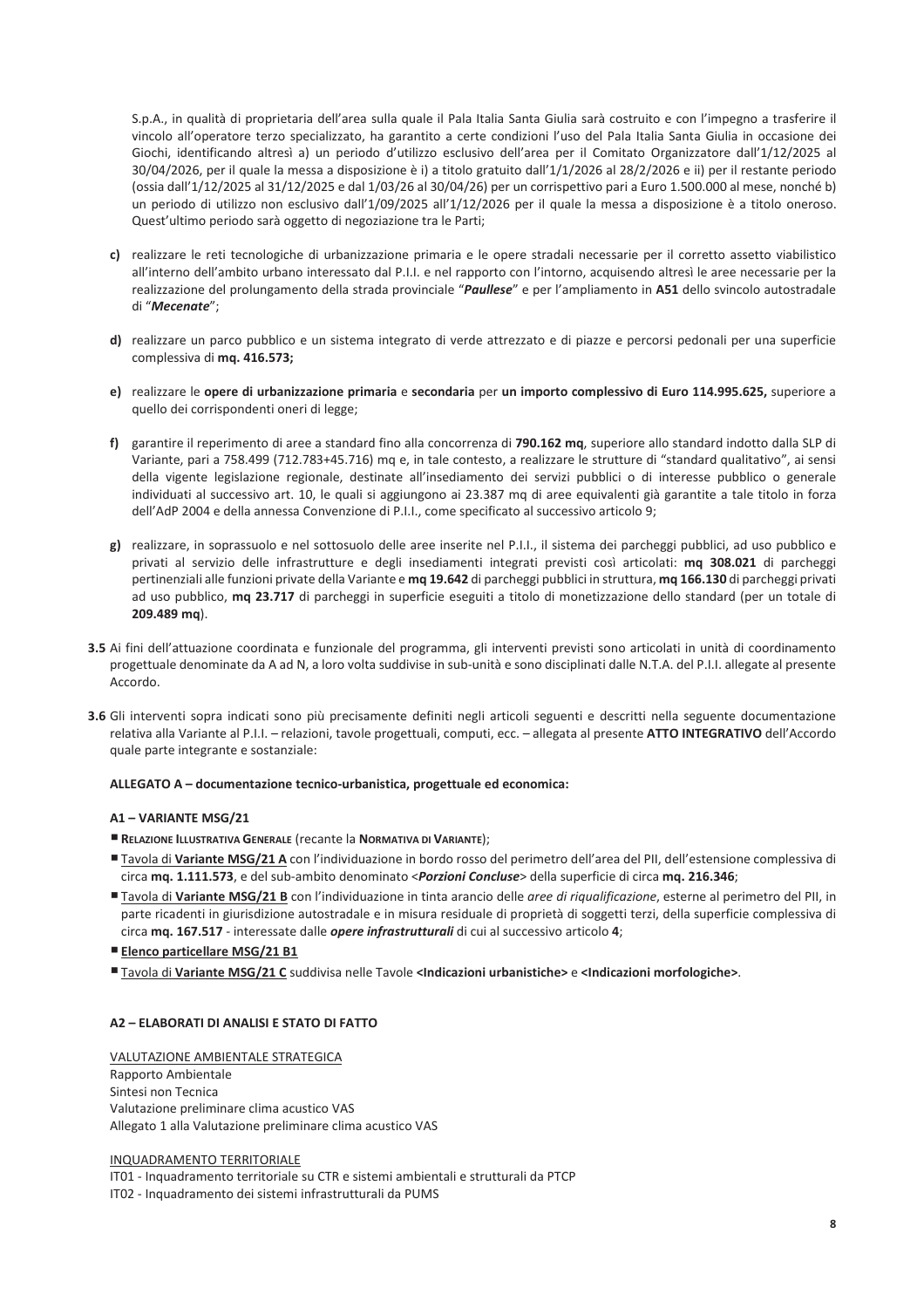IT03 - Inquadramento territoriale da PGT vigente

- IT04 Inquadramento territoriale il sistema dei servizi esistenti
- IT05 Estratto mappa catastale con individuazione dell'ambito di PII
- IT06 Azzonamento dell'ambito di PII PII vigente
- IT07 Inquadramento territoriale il PTM adottato

#### STATO DI FATTO

- SF01 Documentazione fotografica dell'ambito di PII
- SF02 Foto aerea con individuazione dell'ambito di PII
- SF03 Planimetria con lo stato di attuazione dell'ambito di PII
- SE04 Profili altimetrici dello stato di fatto dell'ambito di PII

### **A3 - ELABORATI DI PROGETTO**

### **TAVOLE DI PROGETTO**

PR01 - Planimetria con individuazione dell'ambito di PII e delle aree esterne in trasformazione PR02 - Planimetria con individuazione ambiti consolidati da assoggettare al PDR PR03 - Planivolumetrico inserito nel contesto urbano esistente PR04 - Planivolumetrico di progetto PR05 - Foto aerea con inserimento del planivolumetrico PR06 - Suddivisione dell'ambito di PII in MUC, UCP, UMI PR07 - Aree per dotazioni PR08 - Azzonamento dell'ambito di PII - Variante PR09 - Regimi di proprietà PR10 - Tavole urbanistiche di confronto PII vigente - variante PR11 - Planimetria con le destinazioni prevalenti piano terreno e piano tipo PR12 - Tavola della normativa di piano PR13 - Profili altimetrici di progetto dell'ambito di PII PR14 - Sistema dell'accessibilità pubblica e privata PR15 - Sistema della sosta pubblica e privata PR16 - Viabilità - planimetria generale tav.1 di 5 PR17 - Viabilità - planimetria generale tav.2 di 5 PR18 - Viabilità - planimetria generale tav.3 di 5 PR19 - Viabilità - planimetria generale tav.4 di 5 PR20 - Viabilità - planimetria generale tav.5 di 5 PR21 - Viabilità - planimetria di progetto tav.1 di 14 PR22 - Viabilità - planimetria di progetto tav.2 di 14 PR23 - Viabilità - planimetria di progetto tav.3 di 14 PR24 - Viabilità - planimetria di progetto tav.4 di 14 PR25 - Viabilità - planimetria di progetto tav.5 di 14 PR26 - Viabilità - planimetria di progetto tav.6 di 14 PR27 - Viabilità - planimetria di progetto tav.7 di 14 PR28 - Viabilità - planimetria di progetto tav.8 di 14 PR29 - Viabilità - planimetria di progetto tav.9 di 14 PR30 - Viabilità - planimetria di progetto tav.10 di 14 PR31 - Viabilità - planimetria di progetto tav.11 di 14 PR32 - Viabilità - planimetria di progetto tav.12 di 14 PR33 - Viabilità - planimetria di progetto tav.13 di 14 PR34 - Viabilità - planimetria di progetto tav.14 di 14 PR35 - Viabilità - profili longitudinali tav.1 di 7 PR36 - Viabilità - profili longitudinali tav.2 di 7 PR37 - Viabilità - profili longitudinali tav.3 di 7 PR38 - Viabilità - profili longitudinali tav.4 di 7 PR39 - Viabilità - profili longitudinali tav.5 di 7 PR40 - Viabilità - profili longitudinali tav.6 di 7 PR41 - Viabilità - profili longitudinali tav.7 di 7 PR42A - Viabilità - sezioni tipologiche PR42B - Viabilità - sezioni tipologiche PR42C - Viabilità - sezioni tipologiche PR43 - Viabilità - sezioni e intersezioni stradali PR44 - Reti sottoservizi - schemi unifilari PR45 - Parco - individuazione linee guida di progetto PR46 - Parco - relazione tecnica parco PR47 - Piazze - individuazione linee guida di progetto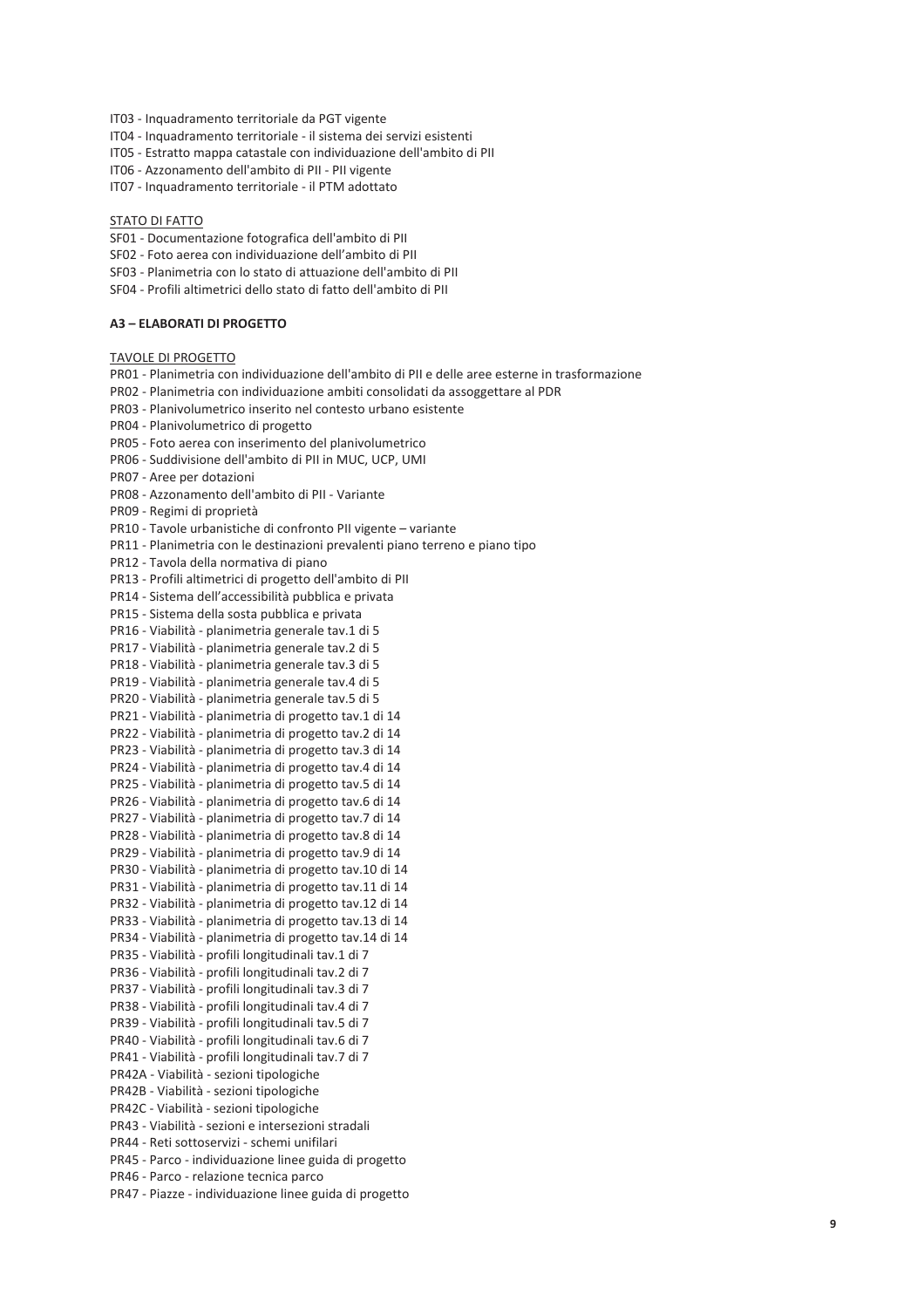PR48 - Museo per bambini - il concept PR49 - Museo per bambini - l'edificio PR50 - Museo per bambini - relazione illustrativa PR51 - Svincolo di Mecenate - piano particellare PR52 - Svincolo di Mecenate – planimetria generale PR53 - Paullese lotti I e II - piano particellare PR54 - Paullese lotti I e II - planimetria generale PR55 - Tranvia - planimetria generale PR56 - RELAZIONE GENERALE DI PROGETTO PR57 - CRONOPROGRAMMA DEGLI INTERVENTI PR58A - Studio viabilistico PR58B - Studio viabilistico - all. 1: rilievi del traffico veicolare marzo 2018 PR58C - Studio viabilistico - all. 2: piani semaforici di progetto PR58D - Studio viabilistico – all. 3: campagna di indagine presso il Forum di Assago giugno 2019 PR58E - Studio viabilistico - all. 4: campagna di rilievo veicolare lungo la SP ex SS 415 (Paullese) PR58F - Studio viabilistico - all. 5: risultanze macrosimulazione - flussogrammi e flusso/capacità PR58G - Studio viabilistico - all. 6: risultanze microsimulazione - flussogrammi PR58H - Studio viabilistico - all. 7: risultanze macrosimulazione - analisi delle code PR58I - Studio viabilistico - all. 8: file excel dei rilievi PR58L Studio viabilistico - all. 9: riscontro alle osservazioni del Comune di Milano del 24 giugno 2020 PR58M Studio viabilistico - all. 10: integrazione risultanze modellistiche PR59 - RELAZIONE ECONOMICA SULLA FATTIBILITÀ DEL PROGRAMMA PR60 - NORME TECNICHE DI ATTUAZIONE DEL PROGRAMMA PR61 - SCHEMA DI CONVENZIONE URBANISTICA PR62 - Linee guida per la Convenzione d'uso Arena PR63 - Linee guida per il Regolamento del verde pubblico PR64 - Linee guida per il Regolamento d'uso dei parcheggi di uso pubblico PR65 - Guida alle Unità di Coordinamento Progettuale PR66A - Tranvia - piano particellare tav. A PR66B - Tranvia - piano particellare tav. B

PR67 - Individuazione degli impianti di geotermia

# ARTICOLO 4 - Aree di riqualificazione - Opere infrastrutturali

- 4.1 La <VARIANTE MSG/21> si estende alle aree di riqualificazione, esterne al perimetro del PII, dell'estensione complessiva di circa mq. 167.517 indicate nella Tavola MSG/21 B e meglio identificate nell'Elenco particellare sub MSG/21 B1 - che sono destinate a sede stradale/autostradale per la realizzazione delle opere di cui infra.
- 4.2 Il presente ATTO INTEGRATIVO conferma la realizzazione delle seguenti opere pubbliche infrastrutturali, già previste dall'AdP 2004:
	- a) A51 Tangenziale Est Milano riqualificazione/ampliamento dello svincolo di <Mecenate>, per un costo ad oggi stimato in Euro 3.039.946,58 per le parti ricadenti in giurisdizione comunale ed Euro 11.789.061,13 per le parti ricadenti in giurisdizione autostradale;
	- b) Strada Provinciale (ex Statale) Paullese riqualificazione lotto I, per un costo ad oggi stimato in Euro 735.109,49 e realizzazione lotto II (lotto di penetrazione urbana), per un costo ad oggi stimato in Euro 20.703.549,39;
	- c) Città di Milano collegamento tramviario per un costo ad oggi stimato in Euro 35.091.031 per l'armamento della linea ed in Euro 20.000.000.00 per il materiale rotabile.
- 4.3 Le opere di cui al precedente punto 4.2, lettere a) e c), oltre che lettera b) limitatamente al lotto I, costituiscono condizione necessaria rispetto all'apertura al pubblico dell'Arena e dovranno pertanto entrare in esercizio antecedentemente all'evento Olimpico. La progettazione definitiva di dette opere viene predisposta da Milano Santa Giulia S.p.A. - Soggetto Attuatore del PII che fungerà da stazione appaltante. I progetti definitivi delle opere di cui al punto 4.2, lettera a) e lettera b) lotto I costituiscono oggetto di separate Convenzioni tra Comune di Milano, Milano Serravalle-Milano Tangenziali S.p.A. e MSG, subordinate a preventivo assenso ministeriale, che ne regolano i profili progettuali, realizzativi, gestionali e patrimoniali.
- 4.4 Le Parti concordano che, con riferimento al progetto dell'opera di cui al punto 4.2, lettera a) che verrà approvato nelle forme di legge una volta divenuta efficace la presente Variante - qualora in fase esecutiva e di monitoraggio venisse dimostrato, in contraddittorio con i Soggetti Attuatori e Milano-Serravalle, che l'insediamento costruito in attuazione della Variante al PII possa generare criticità viabilistiche sul tratto autostradale della A51 ricompreso tra lo Svincolo di Forlanini e lo svincolo di C.A.M.M. della A51 e sul tratto correlato di viale Forlanini, non preesistenti e, allo stato, non prevedibili rispetto agli interventi assentiti dalla stessa Variante al PII, la realizzazione delle eventuali ulteriori opere di mitigazione viabilistica che dovessero essere ritenute strettamente necessarie al fine di ottemperare alle prescrizioni VIA, verrà finanziata anche mediante l'utilizzo di risorse della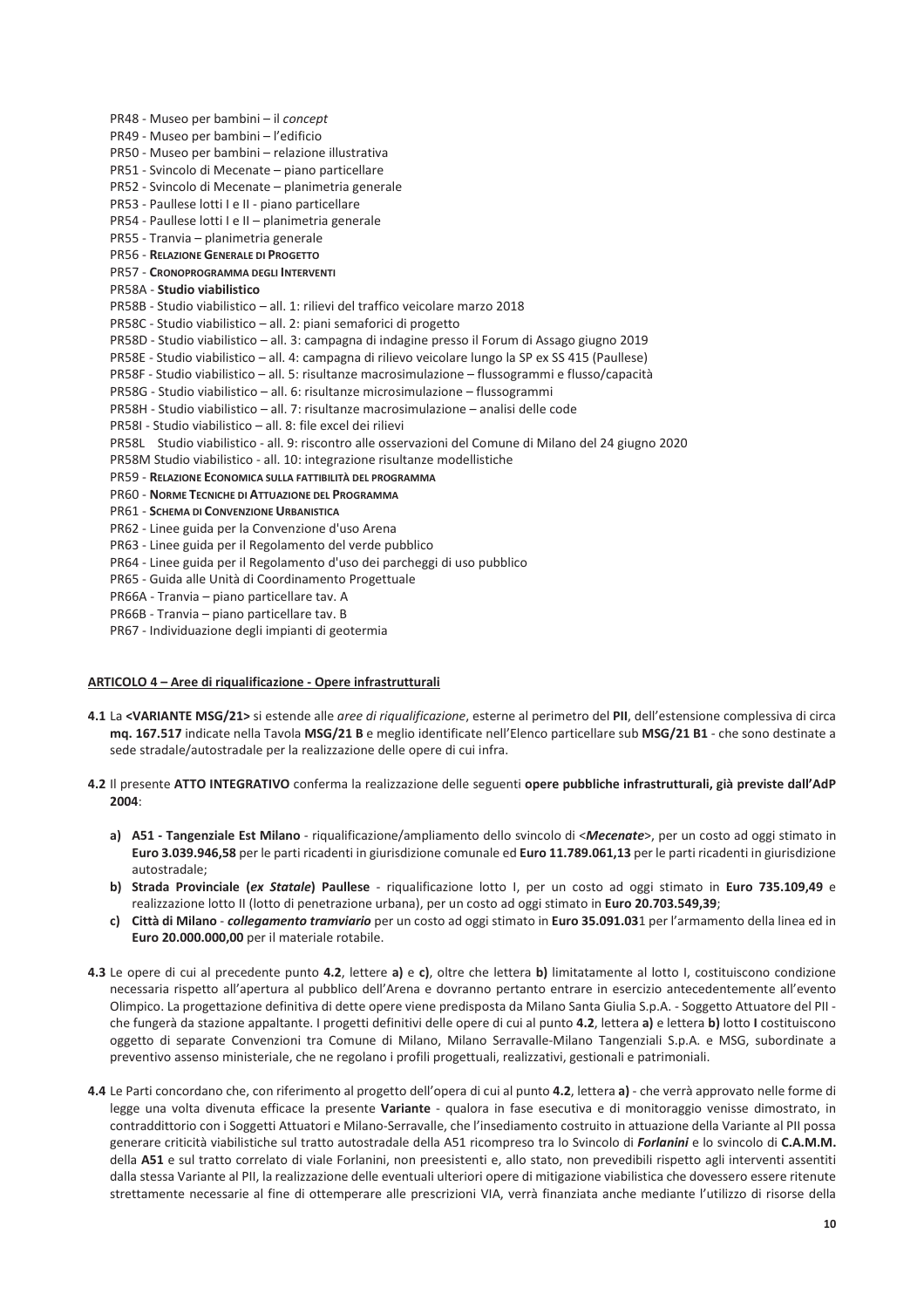Variante al PII, in modo totalmente aggiuntivo rispetto al fabbisogno generato dalle funzioni in previsione o anche a valere su utilità non direttamente prodotte dalla Variante medesima. Resta inteso tra le Parti che, coerentemente con quanto stabilito all'art. 14.5, Esselunga resterà comunque estranea a qualsiasi obbligo di finanziamento. Il monitoraggio, l'individuazione delle opere di mitigazione e la realizzazione delle stesse, dovranno salvaguardare la continuità dell'esercizio delle attività commerciali ed economiche assentite dalla Variante. Le eventuali correlate modifiche al planivolumetrico del PII, conseguenti agli esiti istruttori sulla progettazione delle opere in sede di presentazione dei relativi titoli edilizi, non costituiranno variante al PII medesimo né al presente Atto Integrativo dell'Accordo di Programma.

- 4.5 Si dà atto che, nell'ambito dell'istruttoria del progetto dell'opera di cui al punto 4.2, lettera a), al fine di dar corso alle richieste pervenute dagli enti competenti per la relativa opera, è risultato necessario apportare modifiche planivolumetriche agli elaborati della Variante al PII.
- 4.6 All'esito delle conclusioni della procedura regionale di *Scoping* per la definizione dei contenuti del SIA, come richiamato nella relativa Relazione istruttoria conclusiva "anche sulla base delle considerazioni della Direzione generale per la crescita sostenibile e la qualità dello sviluppo del Ministero dell'Ambiente (Autorità competente VIA Statale), [...] il Lotto 2 della Paullese e l'adequamento dello svincolo Mecenate della Tangenziale Est non si configurano come opere ricadenti nelle categorie progettuali per cui è prevista procedura di VIA / Verifica di assoggettabilità a VIA, in quanto opere di riordino locale della viabilità secondaria, senza interessamento di asse autostradale o opere in Legge Obiettivo di interesse statale. Con riferimento al succitato riordino locale della viabilità secondaria, il Proponente dovrà comunque dimostrare l'assenza di notevoli ripercussioni negative sull'ambiente, rispetto all'attuale configurazione, ai sensi della vigente normativa in materia di VIA"; conseguentemente a ciò, per il solo progetto definitivo del collegamento tramviario di cui al punto 4.2 lett. c) dovrà essere acquisito il relativo titolo abilitativo nell'ambito del procedimento finalizzato al rilascio del Provvedimento Autorizzatorio Unico Regionale (PAUR), attivato dai Soggetti Attuatori del PII in data 15 ottobre 2020, mentre le altre opere saranno approvate dal Comune di Milano.
- 4.7 La realizzazione delle opere sopra menzionate procederà secondo i criteri indicati all'art. 11, nel rispetto del Codice dei Contratti.

### ARTICOLO 5 - Compatibilità ambientale - VAS/VIA/PAUR

- 5.1 In ossequio a quanto stabilito dalla disciplina regionale in materia di programmazione negoziata, si dà atto che col provvedimento di Giunta n. 1511 dell'8/09/2017 di cui alla *premessa d*) il Comune di Milano ha, tra l'altro, disposto l'avvio del procedimento di VALUTAZIONE AMBIENTALE STRATEGICA (VAS) con la relativa nomina dell'Autorità Procedente - individuata nell'AREA PIANIFICAZIONE TEMATICA E VALORIZZAZIONE AREE - e dell'Autorità Competente - individuata nell'AREA RISORSE IDRICHE ED IGIENE AMBIENTALE (già Area Ambiente ed Energia) e che la stessa Autorità Procedente:
	- con determinazione dirigenziale n.75 del 18/12/2017 ha provveduto all'individuazione dei soggetti competenti in materia ambientale e degli enti territorialmente interessati in tema di VAS da invitare alla Conferenza di Valutazione (CdV) e ha definito nel contempo le modalità di informazione e di partecipazione del pubblico, di diffusione e pubblicizzazione delle informazioni, organizzando e coordinando le conseguenti iniziative;
	- · in data 21/12/2017 ha pubblicato sui siti istituzionali regionale (SIVAS) e comunale l'avviso di Avvio della procedura di VAS e in data 22/12/2017 ha messo a disposizione il documento di Scoping attraverso la pubblicazione sui siti regionale (SIVAS) e comunale<sup>.</sup>
	- · con nota del 27/12/2017 (Prot. gen. N. 0298173) è stata indetta la prima seduta della conferenza di valutazione che si è tenuta in data 17/01/2018. A seguito della seduta della conferenza, i soggetti competenti e quelli interessati hanno fatto pervenire una serie di pareri e osservazioni sul *Documento di Scoping* che sono sintetizzati e controdedotti al paragrafo 2.3 del Rapporto Ambientale:
	- · in data 07/05/2020, l'Autorità Procedente ha pubblicato sul sito web regionale SIVAS e sul sito web comunale, nonché, mediante deposito in libera visione presso gli Uffici comunali, a far data dal 07/05/2020 al 06/07/2020, la proposta del variante di P.I.I. unitamente al relativo Rapporto Ambientale e alla relativa Sintesi non Tecnica. Nella stessa data l'Autorità Procedente ha pubblicato l'avviso di messa a disposizione della suddetta documentazione sul sito web regionale SIVAS e sul sito web comunale):
	- · in data 26 giugno 2020 si è svolta la seconda e conclusiva seduta, propriamente finalizzata alla valutazione ambientale del piano, in occasione della quale sono stati presentati la proposta di variante e il Rapporto Ambientale; il verbale della seduta è stato pubblicato sul sito web regionale SIVAS ed è allegato al *Parere Motivato* di cui infra. Tale Conferenza è stata convocata mediante posta elettronica certificata inviata a tutti i soggetti individuati con Disposizione Dirigenziale del 18.12.2017;
	- · a seguito della messa a disposizione della proposta di Variante, del relativo Rapporto Ambientale e della Sintesi non Tecnica, sono pervenuti complessivamente ventuno (n. 21) osservazioni e contributi inerenti anche alla procedura di VAS. I contributi pervenuti sono stati analizzati e controdedotti nella "Relazione istruttoria del Parere Motivato relativo alla Valutazione Ambientale Strategica (VAS)" allegata al Parere Motivato (capitolo 3) ove sono altresì riportati integralmente.
- 5.2 Il procedimento di VAS si è concluso con l'espressione del PARERE MOTIVATO POSITIVO circa la compatibilità ambientale della proposta di Variante al PII decretato dall'Autorità Competente con determinazione dirigenziale n. 5487 del 5 agosto 2020 (sia pur condizionato al recepimento dei contenuti del Rapporto Ambientale e della Sintesi non Tecnica nonché delle prescrizioni e dei suggerimenti/raccomandazioni contenute nel Cap. 3 della Relazione Istruttoria allegata al provvedimento).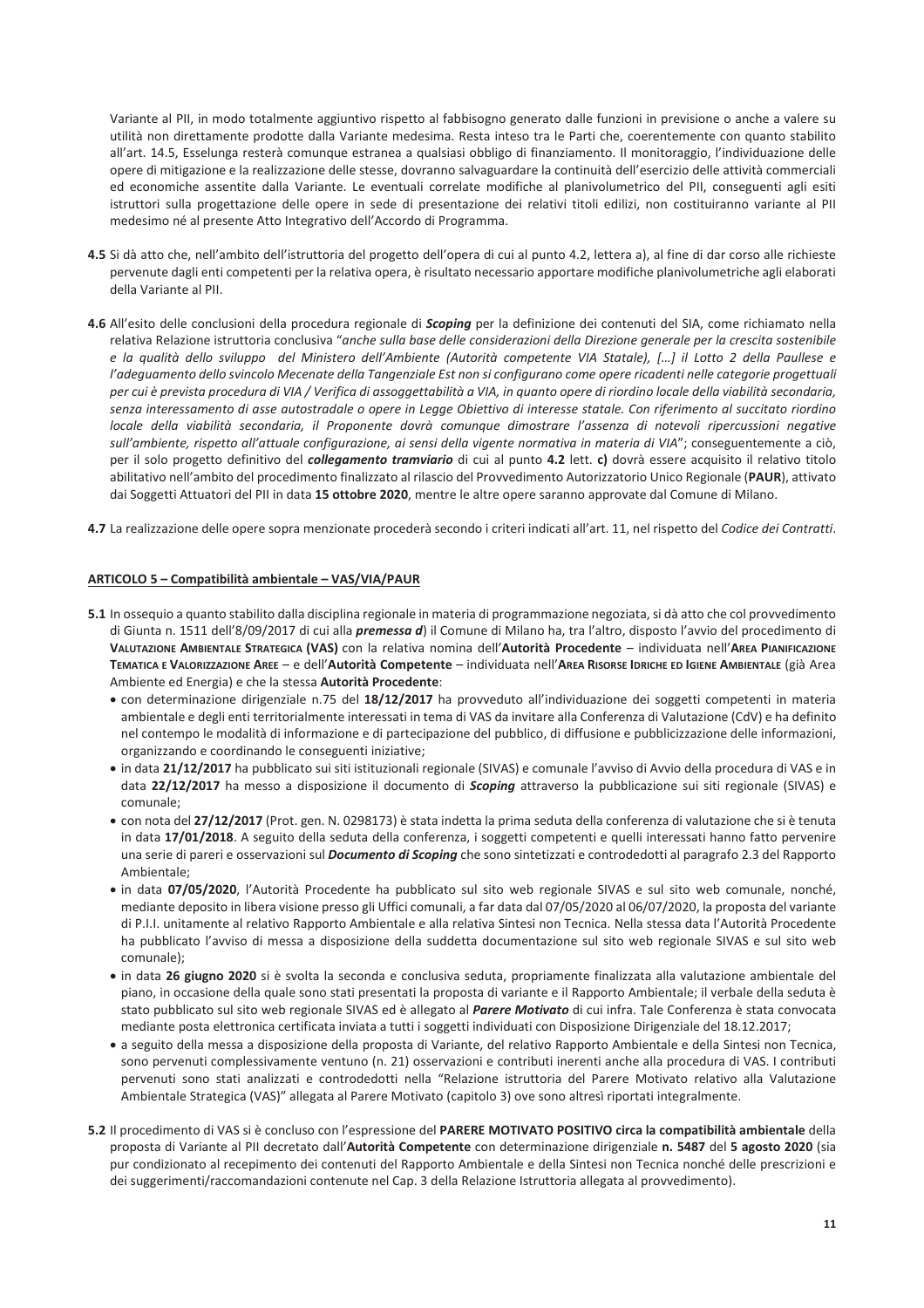- 5.3 In relazione agli effetti ambientali individuati e analizzati nella procedura VAS e rispetto agli approfondimenti valutativi richiesti in questa sede, la proposta di Variante P.I.I. sarà soggetta a Valutazione di Impatto Ambientale (VIA) nell'ambito del Provvedimento Autorizzatorio Unico Regionale (PAUR) per il quale è stata avviata in data 12.06.2020 la fase di Scoping. In tale contesto potrebbero quindi emergere ulteriori elementi di approfondimento progettuale e valutativo nonché prescrizioni aggiuntive rispetto alla procedura di VAS.
- 5.4 Come affermato in premessa, in data 15 ottobre 2020 MSG e ESL hanno depositato ai competenti Uffici Regionali, istanza finalizzata all'ottenimento del Provvedimento Autorizzatorio Unico Regionale (PAUR) di cui all'art. 27-bis del D.lgs. 152/2006, per la Valutazione di Impatto Ambientale del "Progetto di Variante del Programma Integrato di Intervento Montecity-Rogoredo nonché opere e attività connesse" e relativi titoli abilitativi per la loro realizzazione ed esercizio, tra cui, tra l'altro, le Autorizzazioni commerciali ai sensi del d.lgs. 114/1998.

# **ARTICOLO 6 - Bonifiche**

- 6.1 Per quanto attiene ai procedimenti di bonifica, si dà atto che il sito dell'ex Montedison, che costituisce gran parte dell'area oggetto della Variante del PII Montecity Rogoredo, è qualificato come sito contaminato ai sensi dell'art. 240 e segg. Del D.lgs. 152/06. Il relativo procedimento è giunto all'approvazione dell'Analisi di Rischio e con provvedimento P.G. n. 381834 del 29.08.2019 il Comune di Milano ha comunicato l'avvenuta approvazione del documento di Analisi di Rischio, sulla base del quale e la società Milano Santa Giulia ha trasmesso il "Progetto Operativo di Bonifica Ambientale per Fasi - Master Plan 2019 Area Nord - PII Montecity Rogoredo" registrato con P.G. 102386 del 25.02.2020. Il progetto prevede, tra l'altro, l'utilizzo di impianti di trattamento e recupero rifiuti che, per tipologia e quantità di volumi da trattare, devono essere sottoposti a Valutazione di Impatto Ambientale (VIA), di competenza di Città Metropolitana, ai sensi della L.R. 5/2010.
- 6.2 Ai sensi della norma sulle bonifiche di siti contaminati, e precisamente dell'art. 242, comma 7 del D.lgs. 152/06, che recita: "ai soli fini della realizzazione e dell'esercizio deali impianti [...]. l'autorizzazione regionale di cui al presente comma sostituisce a tutti gli effetti [...] gli assensi previsti dalla legislazione vigente compresi, in particolare, quelli relativi alla valutazione di impatto ambientale [...]", la pronuncia di compatibilità ambientale, in esito alla suddetta VIA, deve essere inclusa nell'autorizzazione del Progetto di Bonifica unitamente alle altre autorizzazioni necessarie (quali, ad esempio, quelle relative agli scarichi idrici derivanti dagli impianti di bonifica medesimi). In Regione Lombardia la titolarità di alcuni procedimenti di bonifica ai sensi del Titolo V D.lgs.152/06 è trasferita ai Comuni (L.R. 30/2006) e le Parti sottoscrittrici danno atto che detto trasferimento è operante anche nel caso in oggetto.
- 6.3 La trasformazione urbanistica dell'area, oltre ad essere in sé tra le fattispecie soggette a verifica di assoggettabilità a VIA di competenza regionale, prevede anche altre opere (un campo pozzi di presa e di restituzione di acqua di falda a scopo energetico, una linea tramviaria di superficie, et alia) comprese nelle categorie progettuali di cui agli Allegati A e B alla L.R. 5/2010.
- 6.4 Con riferimento ai procedimenti di cui all'art. 242 del d.lgs. 152/2006 e all'art. 27-bis del d.lgs. 152/2006, la Direzione Generale per la Crescita Sostenibile e la Qualità dello Sviluppo del M.A.T.T.M. [nota Reg. Uff. n. 37322 del 21.05.2020], in risposta a specifico quesito formalizzato dal Comune di Milano, ha fornito chiarimenti in merito alla necessità del parallelismo tra i procedimenti istruttori e autorizzativi di P.A.U.R. e Bonifica, da condursi separatamente, "garantendo un dialogo tra le due procedure e consentendone una conclusione parallela".
- 6.5 Con nota del 6.07.2020, Regione Lombardia ha precisato che in merito al suddetto coordinamento tra i procedimenti, "è in corso la procedura di scoping ai sensi dell'art. 21 del d.lgs. 152/2006, al termine della quale il Proponente potrà attivare la relativa istanza ai sensi dell'art. 27 - bis del d.lgs. 152/2006; in esito a tale deposito potranno essere individuate puntualmente le modalità di coordinamento procedimentale, anche alla luce dello stato di avanzamento dell'istruttoria in capo a Città Metropolitana di Milano" e "non si ritiene opportuno entrare nel merito di quanto asserito da Codesta Amministrazione circa la paventata conclusione del procedimento finalizzato all'approvazione del P.O.B. successivamente alla conclusione del Provvedimento Autorizzatorio Unico Regionale relativo alla variante del P.I.I.".
- 6.6 In data 29/04/2021 (PG 232773) il Comune di Milano ha comunicato a MSG l'intervenuta approvazione del Progetto Operativo di Bonifica [(P.O.B.) - autorizzazione n. 865/152- identificativo 151460026A] dei terreni oggetto della Variante.

# ARTICOLO 7 - Quadro Economico degli interventi

7.1 Conformemente a quanto stabilito dalla disciplina regionale in materia di programmazione negoziata, il presente Atto Integrativo individua - oltre alle opere da realizzare - le competenze, gli impegni e gli obblighi dei soggetti pubblici sottoscrittori dello stesso e dei soggetti privati attuatori del P.I.I., le modalità di esecuzione degli interventi, le risorse finanziarie e le garanzie. In particolare, le risorse economiche reperite per i singoli interventi in capo ai Soggetti Attuatori privati sono dettagliate nella RELAZIONE ECONOMICA SULLA FATTIBILITÀ DEL PROGRAMMA qui allegata sotto PR59. Detta RELAZIONE è strutturata in due parti distinte, la prima concernente il PII 2005 e la seconda riguardante la Variante 2020 e non riporta il Conro Economico DELL'AMMINISTRAZIONE, i cui contenuti sono sinteticamente riportati nel successivo punto 4.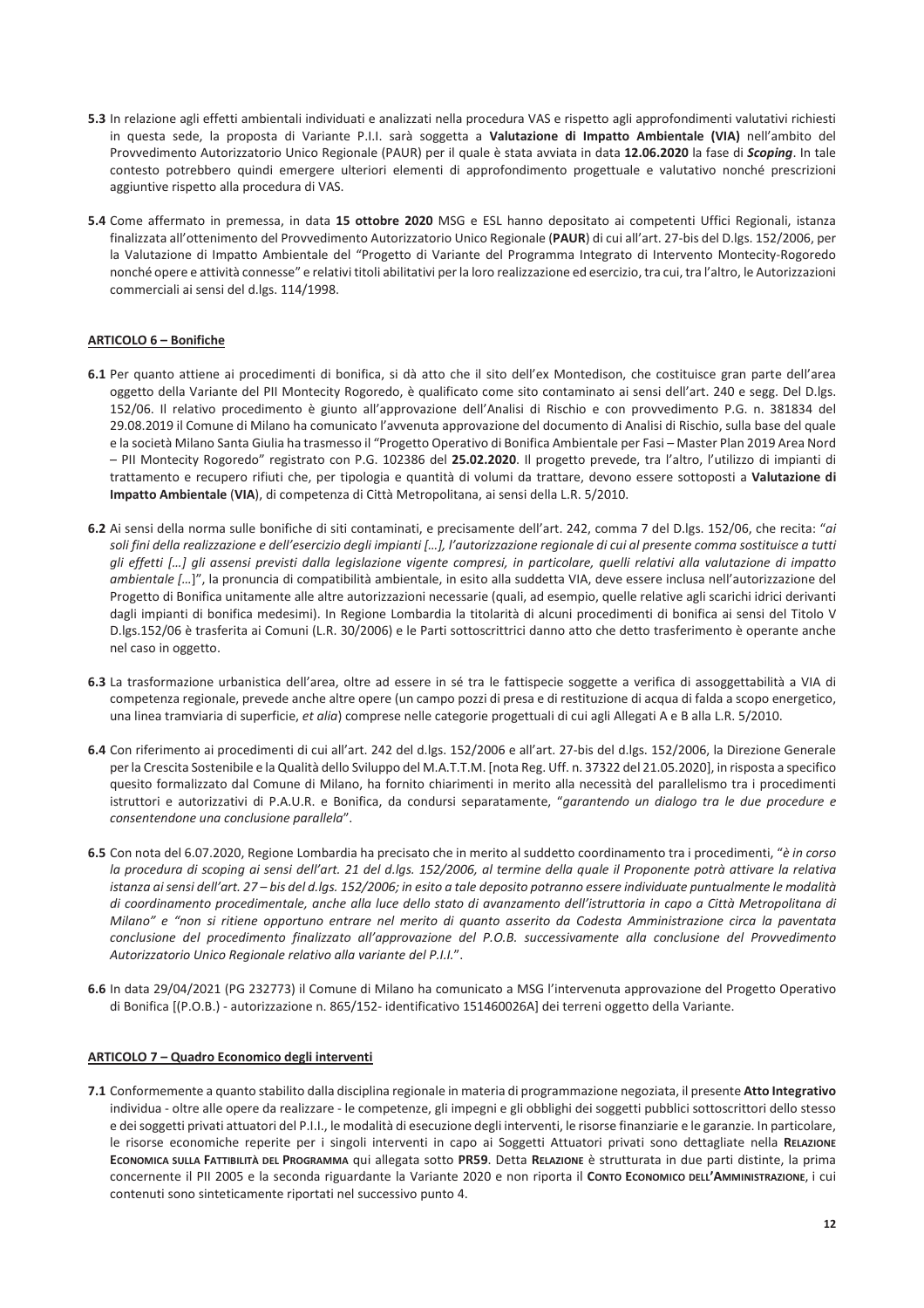- 7.2 In base alla TABELLA 69 riportata in calce alla RELAZIONE, il Conto economico dell'operazione in capo ai Soggetti Attuatori espone al lordo delle imposte - costi complessivi degli interventi immobiliari per un importo pari a Euro 2.014.435.581 oltre ad oneri finanziari per Euro 163.623.445.
- 7.3 A loro volta, i rapporti e gli obblighi dei soggetti realizzatori sono disciplinati dalla Convenzione urbanistica della Variante al PII modificativa e integrativa della Convenzione Originaria - il cui schema è allegato al presente Atto sotto PR61.
- 7.4 Per quanto concerne il Comune di Milano si impegna a:
	- avviare ed espletare i procedimenti espropriativi e/o di acquisizione bonaria connessi alla riorganizzazione dello Svincolo
	- Mecenate e dello Svincolo Paullese in A51, secondo quanto previsto dalla Convenzione urbanistica attuativa della Variante; - mettere a disposizione il materiale rotabile per la tramvia [otto convogli bidirezionali, costo ad oggi stimato in Euro 20 milioni].
	-
- 7.5 Con specifico riguardo alla realizzazione del previsto insediamento di Edilizia Residenziale Sociale (ERS) per complessivi mq 13.665 di SL di competenza del Comune di Milano, che concorre a generare l'insieme delle dotazioni territoriali reperite dal Programma, le Parti danno atto che il medesimo - individuato tra i Servizi Pubblici di cui all'articolo 9.1 della Normativa di Variante - rientra a tutti gli effetti nella categoria dei servizi ed in quanto tale deve intendersi assoggettato alla pertinente disciplina, anche rispetto alla successiva fase attuativa del Programma. L'Amministrazione Comunale si riserva di assicurarne la realizzazione eventualmente anche al di fuori del perimetro del PII, alla stregua dell'insediamento ERS contemplato dal PGT 2020 in corrispondenza dello Svincolo Mecenate.
- 7.6 Per quanto attiene i costi di gestione ad oggi stimati delle attrezzature pubbliche o di interesse generale:
	- ARENA (Pala Italia)
	- PARCO PUBBLICO
	- PARCHEGGI PUBBLICI/DI USO PUBBLICO

si rimanda all'APPENDICE allegata alla Relazione, mentre i singoli Piani di Gestione verranno definiti in uno con le convenzioni concernenti le modalità di gestione della struttura/erogazione del servizio, fatta eccezione per l'Arena il cui Piano economico finanziario risulta allegato alla Relazione Economica PR59. L'Arena Pala Italia è oggetto di specifiche Linee guida per lo schema di convenzionamento con il Comune di Milano, allegato al presente atto (elaborato PR62).

7.7 Ai fini di cui al precedente art. 7.6, si dà atto in ogni caso che - in base ai dati esposti nell'APPENDICE - la prestazione resa è equiparabile in termini monetari al vantaggio ottenuto dall'Operatore privato, così come previsto all'art. 4, comma 2, lettera d) delle Norme di Attuazione del Piano dei Servizi del PGT di Milano.

### ARTICOLO 8 - Insediamenti commerciali e funzioni compatibili

- 8.1 L'insediamento delle attività commerciali previste dalla Variante al PII è disciplinato dalle disposizioni del Testo unico delle leggi regionali in materia di commercio e fiere di cui alla legge regionale 2 febbraio 2010, n. 6, come da ultimo modificata con legge regionale 30 settembre 2020, n. 20, in vigore dal 3 ottobre 2020. In particolare, a mente dell'articolo 6, comma 19 della legge medesima, l'approvazione della Variante al P.I.I. costituisce, per la parte variata, atto di adeguamento ai sensi dell'articolo 6, comma 5, del D.lgs. 114/98.
- 8.2 La Variante prevede l'insediamento di funzioni commerciali per una SL complessiva pari a complessivi 81.728,00 mq (comprensivi di 70.000 mq destinati a MSV e GSV e di 11.728 mq di esercizi di vicinato), di cui 4.306,00 mq già realizzati nel corso dell'attuazione del PII 2004 e 77.422,00 mq ancora da attuare.
- 8.3 All'interno della quota di funzione commerciale è consentita la realizzazione di:
	- a) una grande struttura di vendita e/o una o più medie strutture di vendita (ciascuna dotata di superficie di vendita non superiore a mq. 2.500) e/o esercizi di vicinato, eventualmente organizzate anche in forma unitaria, per il settore merceologico alimentare e non alimentare, per mq. 15.000 di SL localizzata nella UCP 21D;
	- b) una grande struttura di vendita organizzata in forma unitaria (centro commerciale/parco commerciale) per il settore merceologico alimentare e non alimentare, per mq. 55.000 di SL localizzata nella UCP 21H;
	- c) esercizi di vicinato per mq. 11.728 di SL (comprensivi dei 4.306,00 mq già realizzati di cui al punto 8.2.).

Per quanto riguarda le superfici di cui alla precedente lettera a), nella parte riferita al previsto insediamento di medie strutture di vendita, è facoltà del relativo Soggetto attuatore convertirne la destinazione ai fini dell'attuazione di esercizi di vicinato aggiuntivi rispetto a quelli previsti alla lett. c).

8.4 Ferma la specifica normativa regionale di settore e nel rispetto dei presupposti individuati dal PGT, gli spazi commerciali potranno essere ricavati al piede degli edifici, nel rispetto delle superfici massime previste per le funzioni commercio e compatibili/vicinato. Gli esercizi di vicinato e gli usi temporanei così come normati dalla L.R. n. 18/19, sono ovunque compatibili nei limiti e nel rispetto della normativa vigente in materia igienico sanitaria e delle norme tecniche di PII.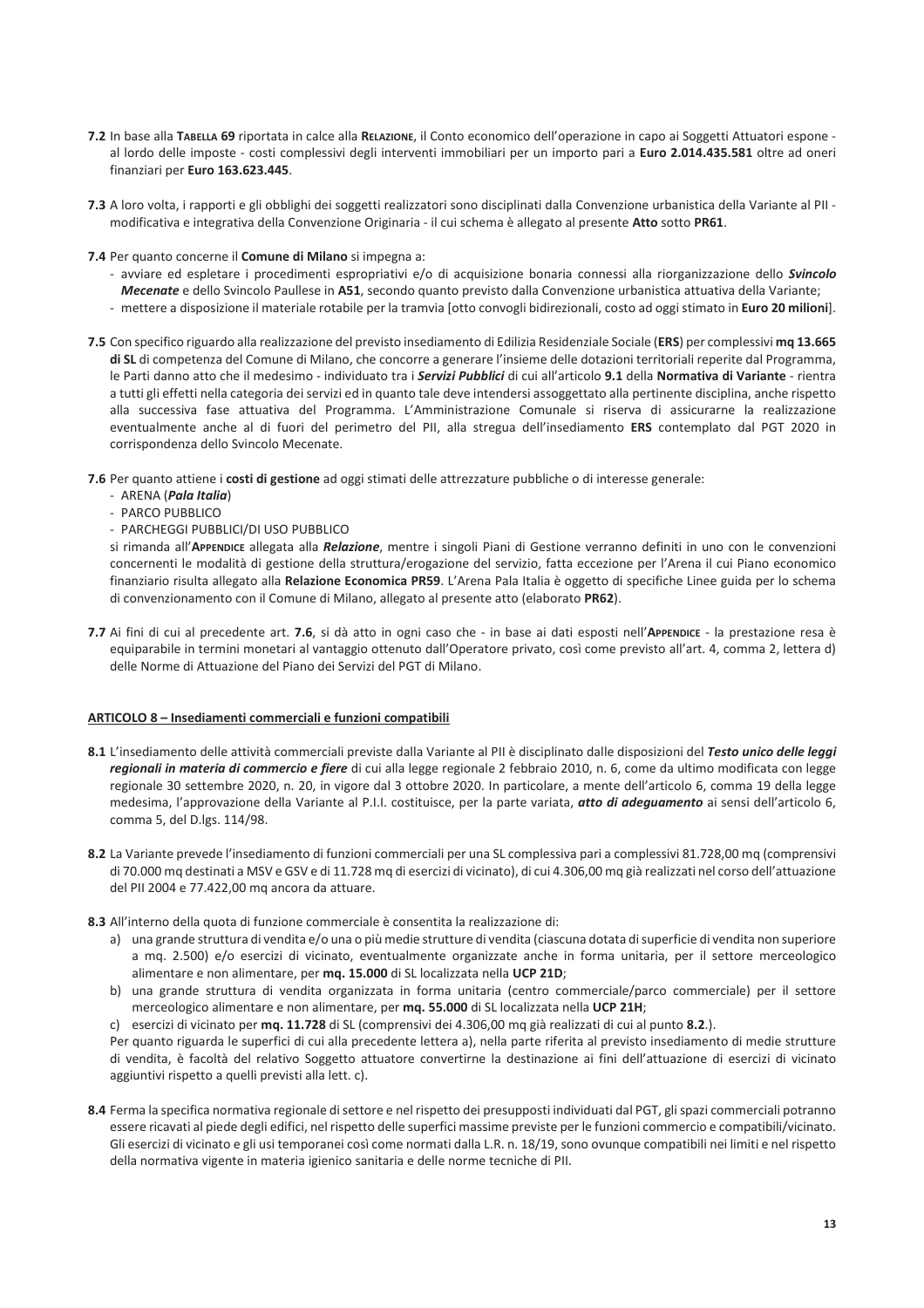- 8.5 I criteri di flessibilità concernenti la possibilità di articolare le diverse funzioni urbane, di insediare le funzioni compatibili con la funzione principale accanto a questa ultima, la specificazione della destinazione commerciale sono definiti dalle Norme Tecniche di Attuazione del Programma Integrato di Intervento.
- 8.6 Come previsto nel/nei protocollo/i di intesa e negli atti unilaterali d'obbligo sulle misure mitigative e compensative dei diversi effetti d'impatto ai fini della sostenibilità di cui alla Deliberazione Giunta regionale 20 dicembre 2013 - n. X/1193 posto/i a corredo delle istanze di autorizzazioni commerciali per l'apertura delle grandi strutture di vendita sopra richiamate, le misure compensative per gli aspetti di natura infrastrutturale ed ambientale delle strutture stesse saranno sostenute dai Soggetti Attuatori, per quanto di rispettiva competenza, mediante la realizzazione degli interventi infrastrutturali previsti dal PII per una quota corrispondente ad un impegno finanziario, calcolato sulla base dell'impatto specifico dei rispettivi insediamenti commerciali, e stimato a titolo indicativo in euro [6.132.000] per le strutture commerciali riconducibili a MSG e in euro [1.970.000] per quelle di titolarità di Esselunga, incluse le somme relative alle spese tecniche e complementari, pari ad euro 1.215.300, secondo quanto meglio precisato nei predetti protocolli /atti unilaterali d'obbligo, senza alcun vincolo di solidarietà tra i Soggetti Attuatori.

# ARTICOLO 9 - Verifica delle dotazioni urbanizzative

- 9.1 La presente Variante al PII prevede una dotazione di aree per attrezzature e servizi di interesse pubblico e/o generale pari complessivamente a mq. 790.162 (> 758.499 mq di dotazione di legge indotta dalla realizzazione degli insediamenti plurifunzionali integrati programmati dal P.I.I. e dalla Variante medesima, derivanti per 712.783 mq da quanto previsto nell'AdP 2004 e nella relativa Convenzione di P.I.I. e per 45.716 mq dalla superficie oggi convertita in SL residenziale). La predetta dotazione di standard - così come individuata nella Tavola PR07 - è calcolata sulla base dei seguenti criteri:
	- · funzione residenziale (compresa ERS): 80% della SL;
	- · funzione direzionale e ricettiva: 100% della SL;
	- funzione commerciale (grandi e medie strutture di vendita): 200% della SL;
	- · funzione commerciale (esercizi di vicinato): 100% della SL.

9.2 In particolare, la dotazione viene reperita come segue:

| 1.                                 | aree cedute/reperite mg. 512.936, di cui                                    |     |             |
|------------------------------------|-----------------------------------------------------------------------------|-----|-------------|
|                                    | ■ aree a parco e verde                                                      |     | mg. 366.101 |
|                                    | " aree per piazze e percorsi pedonali                                       |     | mg. 50.472  |
|                                    | aree per servizi                                                            |     | mg. 53.004  |
|                                    | ■ parcheggi pubblici                                                        |     | mg. 43.359  |
| 2.                                 | aree asservite mg. 193.718, di cui                                          |     |             |
|                                    | " parcheggi di uso pubblico                                                 |     | mg. 166.130 |
|                                    | " piazze private di uso pubblico                                            | mg. | 22.905      |
|                                    | " aree per servizi privati di interesse generale                            | mq. | 4.683       |
| 3.                                 | aree equivalenti mg. 83.508, di cui                                         |     |             |
|                                    | <b>standard qualitativi già attuati</b> (asilo nido/scuola materna/chiosco) | ma. | 23.387      |
|                                    | " standard qualitativi da realizzare                                        | mg. | 60.121      |
| TOTALE AREE A STANDARD DI PROGETTO |                                                                             |     | mg. 790.162 |

9.3 La suddetta dotazione di standard assolve gli obblighi di legge (mq 790.162>758.499) secondo quanto previsto e come più precisamente dettagliato nell'allegata Relazione illustrativa di variante (Allegato A1).

### ARTICOLO 10 - "Standard qualitativo" e oneri aggiuntivi

- 10.1 Come si evince dalla RELAZIONE ECONOMICA (punto 22 Tabelle 54 e 55), al fine di determinare l'equivalenza tra aree e opere, alla quota di dotazione territoriale pari a mq. 60.121 - corrispondente agli standard qualitativi ancora da realizzare - viene applicato il valore unitario di monetizzazione di zona pari a € 217,72/mq per complessivi € 13.089.615.
- 10.2 Tali opere verranno realizzate a cura e spese di Milano Santa Giulia S.p.A. anche mediante un soggetto terzo, se del caso appositamente costituito e partecipato dalla stessa, il quale assumerà le funzioni di stazione appaltante e con il quale MSG resterà responsabile in via solidale: la Convenzione urbanistica attuativa della Variante al PII stabilisce le modalità di realizzazione e cessione gratuita al Comune di Milano, delle strutture indicate al comma precedente e, inoltre, precisa i contenuti della disciplina relativa alla realizzazione della prevista struttura "asilo - scuola materna".
- 10.3 Una volta ultimate e collaudate, anche le predette strutture di "standard qualitativo" verranno acquisite al patrimonio del Comune di Milano.
- 10.4 In aggiunta a quanto sopra indicato, MSG si impegna a bonificare le aree comunali degli orti ed a provvedere al relativo approntamento.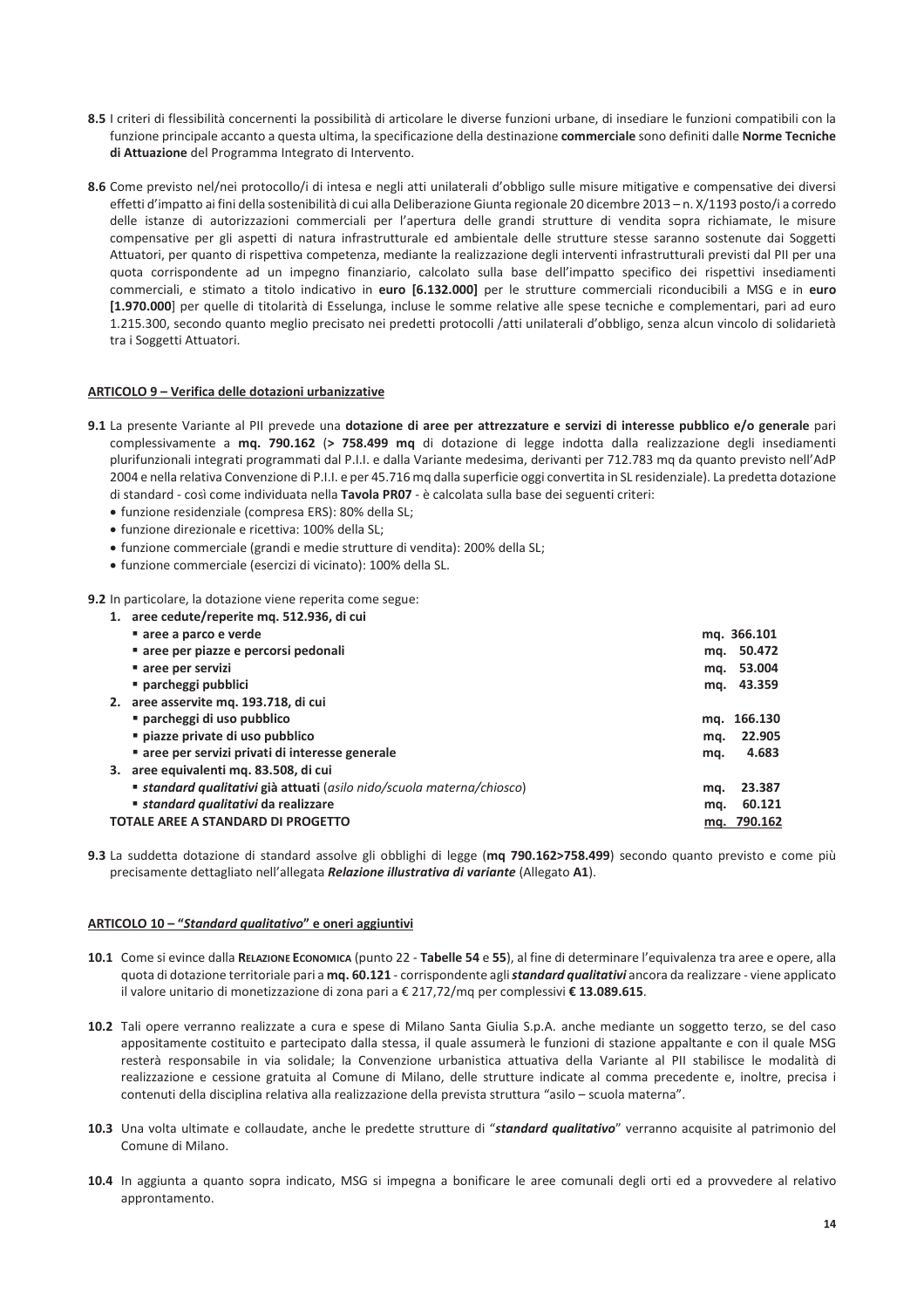10.5 Si precisa che il costo complessivo di spesa dei parcheggi privati di uso pubblico di cui al precedente articolo 9 - dal momento che detti parcheggi integrano la dotazione territoriale di cui al medesimo articolo - viene integralmente sostenuto da MSG.

## ARTICOLO 11 - Opere infrastrutturali e urbanizzative

11.1 La <Variante MSG/21> contempla la realizzazione a cura e spese del Soggetto Attuatore del Programma - anche mediante un soggetto terzo, se del caso appositamente costituito e partecipato dalla stessa, il quale assumerà le funzioni di stazione appaltante e con il quale MSG resterà responsabile in via solidale - di una serie di opere, anche a valere sugli oneri di urbanizzazione primaria e secondaria indotti dalla Variante stessa, pari rispettivamente - dedotto quanto già attuato, come da TABELLA 50 della RELAZIONE ECONOMICA - ad Euro 55.459.511 a titolo di primaria ed Euro 59.156.375 a titolo di secondaria, ed in particolare:

### **OPERE INFRASTRUTTURALI**

- a) A51 Tangenziale Est Milano opere di riqualificazione/ampliamento dello svincolo di Mecenate [di cui una parte ricadenti in giurisdizione autostradale] per un costo ad oggi stimato in Euro 3.039.946,58 per le parti ricadenti in giurisdizione comunale ed Euro 11.789.061,13 per le parti ricadenti in giurisdizione diversa da quella comunale [questi ultimi finanziati attraverso il contributo di sostenibilità]
- b) Strada Provinciale (ex Statale) Paullese riqualificazione Lotto I [di cui una parte in giurisdizione autostradale], per un costo ad oggi stimato in Euro 735.109,49 e realizzazione Lotto II (lotto di penetrazione urbana), per un costo ad oggi stimato in Euro 20.703.549,39
- c) Città di Milano collegamento tramviario, per un costo ad oggi stimato in Euro 35.091.030,74 per l'armamento della linea

### **OPERE URBANIZZATIVE**

- **URBANIZZAZIONE PRIMARIA, in particolare:** 
	- 1. Strade e sottoservizi per un importo complessivo di spesa indicativamente stimato in Euro 33.672.420,00
- **URBANIZZAZIONE SECONDARIA, in particolare:** 
	- 1. Parco urbano per un importo complessivo di spesa indicativamente stimato in Euro 22.676.907,00
	- 2. Aree a verde per un importo complessivo di spesa indicativamente stimato in Euro 6.577.125,00
	- 3. Scuola primaria, per un costo complessivo indicativamente stimato in Euro 15.025.168,00
	- 4. Piazze e percorsi pedonali per un importo complessivo di spesa indicativamente stimato in Euro 4.910.409,00.
- 11.2 Al fine di ottemperare agli obblighi inerenti alle opere infrastrutturali e alle opere di urbanizzazione primaria ai sensi e per gli effetti, dell'art. 28, comma 5 n. 1, della legge 17.8.1942 n. 1150, la Variante prevede la destinazione al demanio stradale o comunque all'urbanizzazione primaria:
	- · all'interno del perimetro del PII, di aree della superficie complessiva di mq. 238.965, comprese le aree destinate al prolungamento della strada "Paullese":
	- all'esterno del perimetro del PII, sono destinate all'urbanizzazione primaria e/o al demanio provinciale/statale/autostradale le aree di riqualificazione esterne al perimetro del PII, dell'estensione complessiva di circa mq. 167.517, relative:
		- $\triangleright$  al prolungamento della strada "Paullese"
		- > alla riorganizzazione dello Svincolo di Mecenate.
	- Dette aree sono individuate in tinta arancio sulla Tavola di Variante MSG/21 B.

MSG in sede di stipula della Convenzione urbanistica attuativa della Variante al PII cede gratuitamente al Comune le aree di sua proprietà identificate nel piano particellare di esproprio delle opere. Al riguardo, le aree dovranno essere intestate già in fase di esproprio al soggetto futuro proprietario e gestore.

- 11.3 Ove non diversamente disposto da sopravvenuta legislazione speciale, per la realizzazione delle opere MSG procederà secondo i criteri di cui ai successivi punti 4 e 5, nel rispetto del Codice dei Contratti.
- 11.4 Con particolare riferimento alle OPERE INFRASTRUTTURALI di cui alle lettere a) e b) del precedente punto 11.1, già previste dall'AdP 2004 ed oggi confermate dalla <Variante MSG/21>, la realizzazione delle stesse - come risultante dalle TABELLE 51 e 57 della allegata RELAZIONE ECONOMICA - verrà finanziata come segue:
	- a cura di MSG, a scomputo degli oneri di urbanizzazione di entrambi i Soggetti Attuatori per le parti realizzate in territorio del Comune di Milano e ricadenti in giurisdizione comunale;
	- a cura di MSG a scomputo del contributo di sostenibilità legato alla funzione commerciale dovuto da entrambi i Soggetti Attuatori e/o con quota privata della sola MSG aggiuntiva rispetto al predetto contributo per le parti ricadenti in giurisdizione diversa da quella comunale.
- 11.5 Il collegamento tramviario Forlanini/Rogoredo/Centro Congressi, già previsto negli atti dell'Accordo di Programma 2004 e del correlato Programma Integrato di Intervento, con costi ad integrale carico del Comune di Milano, viene a sua volta confermato oggi dalla <Variante MSG/21>; il Programma contempla la realizzazione - sulla base della progettazione definitiva ed esecutiva che MSG si obbliga a predisporre - dell'armamento della linea tranviaria, opera meglio identificata nella Tav. PR55, per un importo complessivo di spesa indicativamente stimato in Euro 35.091.031.00.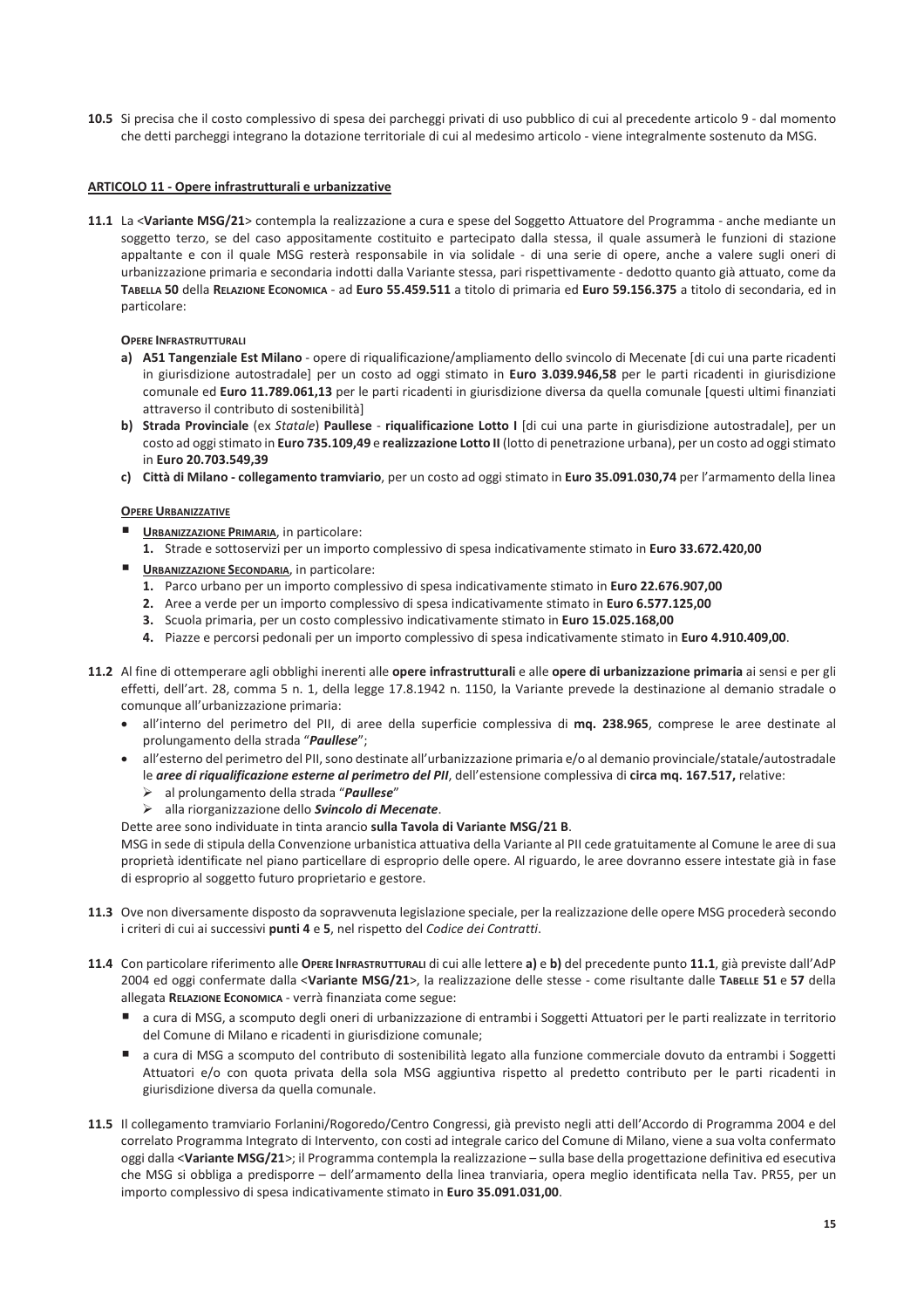Sussistendo i presupposti individuati dalla vigente legislazione regionale, le Parti sottoscrittrici convengono che - trattandosi di attrezzatura pubblica realizzata a titolo aggiuntivo rispetto al fabbisogno di dotazioni generale delle funzioni private di previsto insediamento, integralmente soddisfatto nei termini di cui ai precedenti artt. 9 e 10 - MSG debba intendersi autorizzata a realizzare detta opera ai sensi e per gli effetti dell'art. 46, comma 1 bis, della L.R. n. 12/2005, come modificata dalla L.R. n. 18/2019, a valere sul contributo afferente il costo di costruzione generato dai titoli edilizi di spettanza di entrambi i Soggetti Attuatori - come risultante dalla TABELLA 53 della allegata RELAZIONE ECONOMICA - nel rispetto della vigente disciplina in materia di affidamento dei lavori di cui al Codice dei Contratti.

- 11.6 Fermo quanto sopra, in ipotesi di sopravvenienza di nuove disposizioni in materia di opere olimpiche o comunque di mutamento del quadro normativo di riferimento, il Comune di Milano si riserva sin d'ora di sollevare MSG dall'obbligazione di facere come sopra dedotta, sostituendosi alla medesima nel corrispondente impegno ed eventualmente subentrando alla stessa MSG nell'ambito della procedura per l'affidamento delle relative opere che medio tempore dovesse essere stata indetta sulla base del titolo edilizio rilasciato nell'ambito del PAUR. In tal caso, rimarrà fermo l'obbligo di entrambi i Soggetti Attuatori al versamento integrale del contributo afferente il costo di costruzione (salvo riconoscimento dei costi eventualmente già sostenuti), che la sola MSG si impegna a corrispondere in via anticipata rispetto al rilascio dei singoli titoli edilizi, sulla base del progetto approvato in sede PAUR.
- 11.7 La Convenzione urbanistica attuativa della Variante al PII, che regola le obbligazioni tra il Comune di Milano e i soggetti privati attuatori del P.I.I., disciplina altresì le modalità di esecuzione e di collaudo delle opere di urbanizzazione, lo scomputo dei relativi costi dall'ammontare degli oneri dovuti, il versamento dei contributi economici, le garanzie finanziarie, l'intervento sostitutivo a cura del Comune in caso di inadempimento da parte dell'operatore privato. La stessa convenzione contempla apposito meccanismo di salvaguardia in virtù del quale qualora il costo complessivo delle opere infrastrutturali e di urbanizzazione primaria e secondaria, determinato in sede di rilascio dei permessi di costruire sulla base del computo metrico estimativo stilato ai sensi del (...) e da allegare ai singoli progetti, risultasse superiore all'ammontare degli oneri di urbanizzazione, la differenza di spesa, fino all'importo massimo indicato nella Relazione Economica (Tab. 70), resterà comunque a carico di MSG al fine di garantire la completa e funzionale realizzazione del programma costruttivo.

Con esclusivo riguardo alla tramvia, eventuali superamenti di spesa rispetto all'ammontare complessivo del contributo commisurato al costo di costruzione saranno individuati dal Comune di Milano.

Resta inteso che in conformità con i seguenti art. 16.2 lett. a) e 17, al Collegio di Vigilanza, spetta vigilare sulla corretta attuazione dell'Atto Integrativo.

# ARTICOLO 12 - Pala Italia - Conservatorio

- 12.1 Tra gli impianti olimpici identificati nel Dossier di Candidatura di <Milano Cortina 2026> è compreso l'impianto denominato "Pala Italia Santa Giulia", previsto all'interno dell'ambito di intervento; il permesso di costruire di tale impianto di ragione privata si intende a tutti gli effetti assoggettato alla disciplina di cui all'articolo 16 del DPR 380/01 mentre - pur non rientrando la fattispecie tra quelle contemplate dal comma 3 dell'articolo 17 del DPR medesimo - alla luce delle definizioni di cui all'articolo 4.2 delle Norme di Attuazione del Piano dei Servizi del vigente PGT di Milano, detto impianto viene qualificato - ai sensi dell'art. 9, comma 10, della L.R. n. 12/2005 - quale attrezzatura di interesse pubblico.
- 12.2 Si dà atto, in particolare, che per effetto dell'assegnazione delle Olimpiadi 2026 alle Città di Milano e Cortina, l'impianto è individuato quale sede olimpica dedicata allo svolgimento di alcune gare relative all'evento Olimpico.
- 12.3 Il progetto di sviluppo della Variante al PII prevede pertanto la realizzazione a cura e spese di MSG o suoi aventi causa di un'attrezzatura destinata ad eventi per lo spettacolo, lo sport e il tempo libero per una capienza complessiva pari a 16.000 posti (l'"Arena") nell'area indicata in tinta [·] sulla planimetria catastale in scala [·] allegata al presente atto sotto [·] (Tavola [·] Azzonamento Funzionale - Tavola Tematica Arena).
- 12.4 Secondo quanto previsto dalle Linee di Indirizzo approvate dalla Giunta Comunale con delibera n. 1223 del 30/10/2020 e della Giunta Regionale n. X1/4276 del 08/02/2021 nonché dall'Accordo sottoscritto in data 16 febbraio 2021, l'Arena sarà:
	- realizzata da MSG o suoi aventi causa nel rispetto dei tempi previsti dal cronoprogramma allegato al presente atto sotto [•] (Tav. [•]) e sarà catastalmente individuata con apposito atto, a seguito della ultimazione e del collaudo della stessa;
	- oggetto di regolamentazione d'uso ai sensi dell'art. 9, comma 10, della L.R. n. 12/2005, dell'art. 4 delle NTA del Piano di Servizi del PGT Vigente, mediante la sottoscrizione di apposita convenzione (la "Convenzione Arena"), che disciplinerà i seguenti profili:
		- a) la concessione dell'Arena per lo svolgimento delle Olimpiadi 2026;
		- b) l'esecuzione di interventi di adeguamento e ripristino dell'Arena in relazione allo svolgimento delle Olimpiadi 2026;
		- c) l'eventuale uso per successivi eventi da concordare con il Comune e comunque con le limitazioni al suo utilizzo alla luce degli studi del traffico predisposti da MSG, anche per la salvaguardia dell'esercizio autostradale.
- 12.5 Il progetto di sviluppo dell'ambito di intervento prevede, altresì, la realizzazione del cd. Nuovo Campus del Conservatorio di Musica "G. Verdi" di Milano all'interno dell'area indicata in tinta [·] sulla planimetria catastale in scala [·] allegata al presente atto sotto [.] (Tavola [.]), rispetto alla quale, in ottemperanza alla delibera C.C. n. 54/2020, il Comune di Milano si impegna a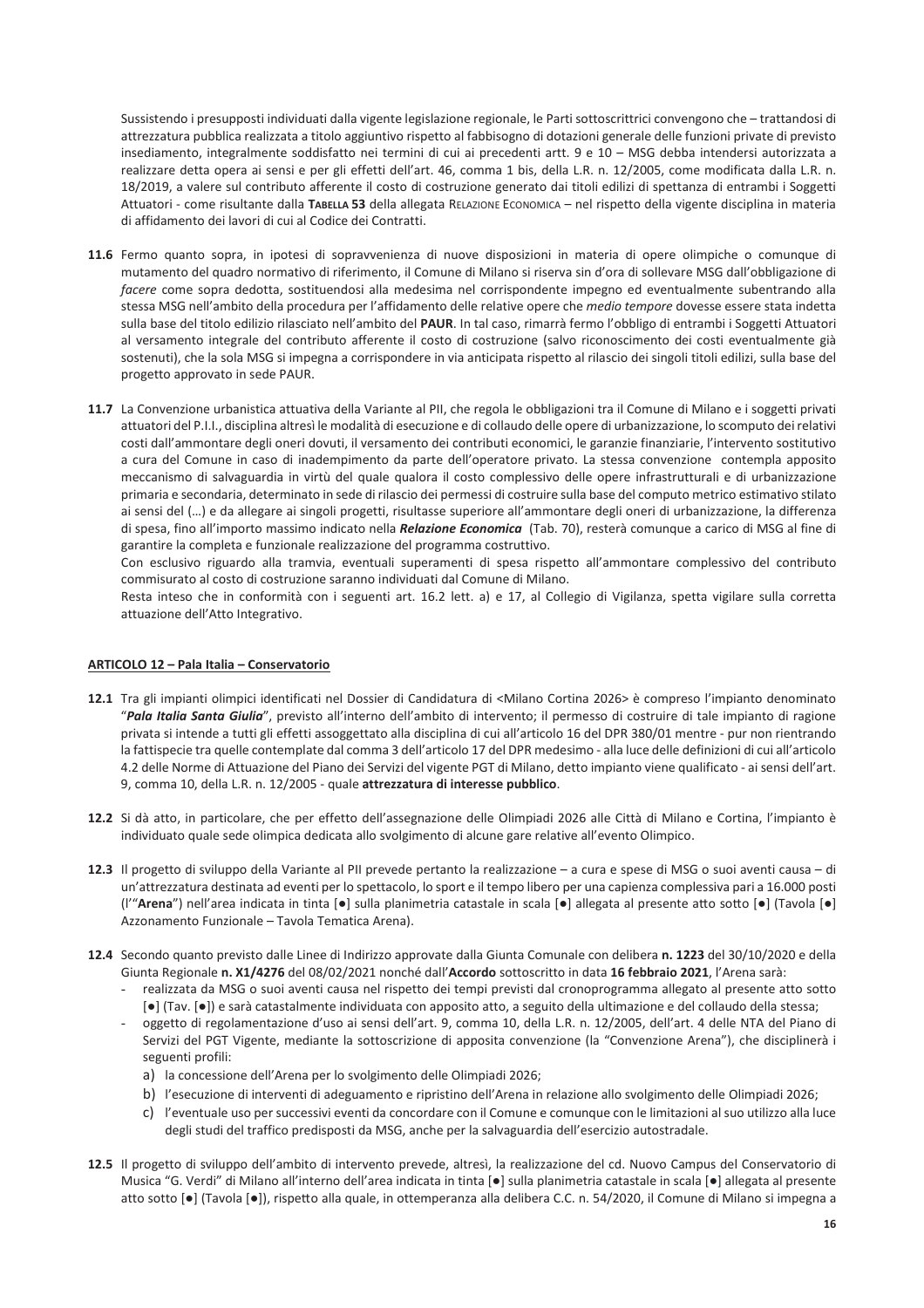trasferire la proprietà al medesimo Conservatorio, secondo le modalità e tempistiche che verranno pattuite con apposito separato atto. La realizzazione del Nuovo Campus del Conservatorio dovrà avvenire secondo le specifiche modalità disciplinate dalla Convenzione urbanistica attuativa della Variante al PII.

12.6 Il progetto concernente il nuovo Campus che si estenderà anche a eventuali parcheggi interrati di natura pertinenziale sarà approvato/finanziato secondo le procedure /modalità che lo stesso Conservatorio/MiBACT riterrà di attivare in accordo con il Comune di Milano.

# ARTICOLO 13 - Effetti di dichiarazione di pubblica utilità

13.1 L'approvazione del presente Atto Integrativo dell'Accordo di Programma determina, ai sensi e per gli effetti dell'art. 34, comma 6, del decreto legislativo 18.8.2000, n. 267, dichiarazione di pubblica utilità, indifferibilità ed urgenza delle opere pubbliche previste dal Programma.

# ARTICOLO 14 - Impegni dei soggetti sottoscrittori e aderenti

14.1 Tutti i soggetti sottoscrittori ed aderenti si impegnano, ciascuno per quanto di rispettiva competenza e senza vincoli di solidarietà, a rispettare integralmente i contenuti del presente Atto Integrativo dell'Accordo di Programma e della documentazione allo stesso allegata, nonché dell'Accordo siglato il 16 febbraio 2021, ciascuno per quanto di propria spettanza.

# 14.2 Il Comune di Milano si impegna:

- a) a ratificare, tramite il Consiglio Comunale, l'adesione del Sindaco al presente Atto Integrativo dell'Accordo di programma entro 30 giorni dalla data di sottoscrizione dello stesso, a pena di decadenza ai sensi dell'art. 34, comma 5, del D.lgs. n. 267/2000:
- b) a stipulare con i soggetti privati attuatori del P.I.I., entro i termini di legge, la convenzione attuativa del programma, sulla base dello schema allegato;
- c) a rilasciare i permessi di costruire ed ogni altro eventuale atto autorizzativo necessario all'esecuzione delle opere e degli interventi previsti dal P.I.I. entro i termini indicati nel cronoprogramma;
- d) a verificare la puntuale osservanza delle disposizioni di cui al presente Atto Integrativo dell'Accordo;
- e) a garantire il coordinamento della realizzazione dell'insieme delle opere accessorie ai nuovi insediamenti;
- f) assicurare l'adozione dei provvedimenti di propria competenza nell'ambito delle procedure finalizzate all'approvazione del Progetto Operativo di Bonifica nonché dei procedimenti urbanistici propedeutici e necessari a consentire la sollecita realizzazione del Pala Italia Santa Giulia e delle infrastrutture connesse, nel rispetto dei termini indicati nel cronoprogramma, anche mediante l'adozione di procedure semplificate ove applicabili, e/o, rilascio di opportune deroghe per consentire l'attività di cantiere.

### 14.3 La Regione Lombardia si impegna:

- a) ad emettere il Decreto del presidente della Giunta Regionale di approvazione del presente Atto integrativo dell'Accordo entro 15 giorni dalla comunicazione dell'esecutività della deliberazione del Consiglio Comunale di Milano concernente la ratifica dell'adesione del Sindaco all'Atto integrativo dell'Accordo stesso;
- b) a provvedere alla tempestiva pubblicazione sul B.U.R.L. del predetto Decreto;
- c) a rilasciare il P.A.U.R. sul "Progetto di Variante del Programma Integrato di Intervento Montecity-Rogoredo nonché opere e attività connesse" entro il quindicesimo giorno successivo alla data di pubblicazione sul B.U.R.L. del Decreto di cui alla precedente lettera a).
- 14.4 MSG si impegna alla piena e tempestiva attuazione della Variante al PII, nel totale rispetto del cronoprogramma allegato, fatta salva la contestuale realizzazione di opere e interventi di natura privata e l'esecuzione di opere e interventi pubblici con le specifiche modalità meglio descritte nella Convenzione urbanistica attuativa della Variante al PII.
- 14.5 ESL si impegna esclusivamente alla realizzazione dell'insediamento commerciale di cui al precedente articolo 8.3, lettera a) e alla cessione e/o all'asservimento all'uso pubblico delle aree necessarie per le urbanizzazioni primaria e secondaria, senza alcun ulteriore obbligo (finanziario, di bonifica, di urbanizzazione, di infrastrutturazione, ecc.) e con esclusione di qualsiasi vincolo di solidarietà con MSG e suoi aventi causa, secondo i termini e le condizioni meglio indicati e descritti nella Convenzione urbanistica della Variante.

# ARTICOLO 15 - Vincolatività dell'Accordo - Penale

15.1 Senza pregiudizio di quanto previsto dal precedente articolo 14, tutte le Parti sottoscrittrici ed aderenti si obbligano a rispettare il presente Atto Integrativo in ogni sua parte, obbligandosi sin d'ora, tuttavia, a non compiere alcun atto successivo alla relativa stipulazione che violi ovvero ostacoli il medesimo o che contrasti con esso. Le Parti si obbligano altresì a compiere tutti gli atti applicativi e attuativi necessari alla sua esecuzione, assolvendo alle attività di propria competenza, ed a quelle eventualmente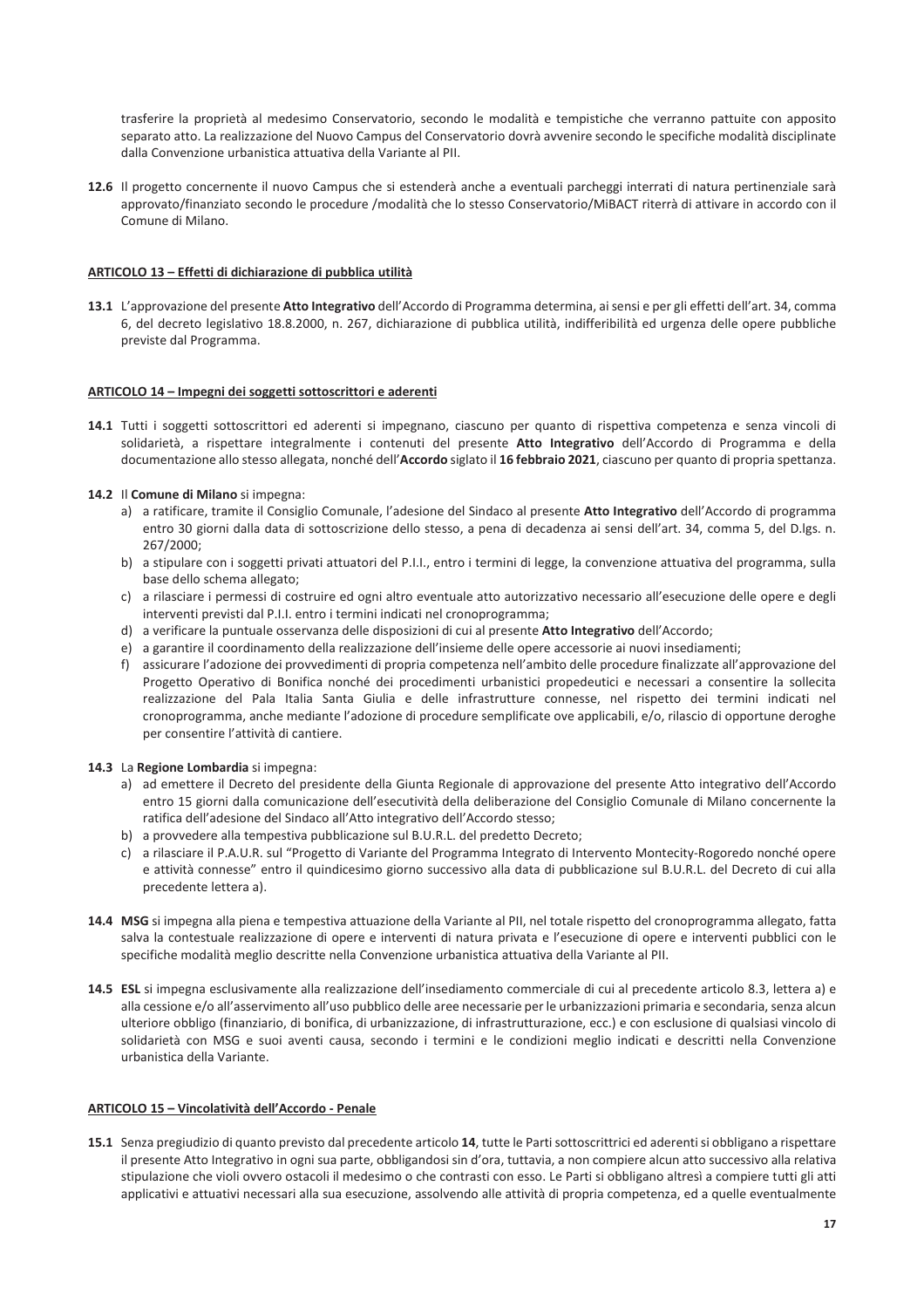scaturenti dalle esigenze di coordinamento, con la massima diligenza e tempestività, al fine di assicurare la compiuta ed efficiente realizzazione degli obiettivi concordati e dell'oggetto del presente Accordo.

- 15.2 Le attività disciplinate nell'Atto Integrativo sono vincolanti per i soggetti interessati, che si assumono l'impegno di realizzarle nei tempi indicati. Rimane esclusa qualsiasi responsabilità del Comune di Milano, che non sia allo stesso direttamente riconducibile, per inadempimento delle pattuizioni contenute nel presente Atto Integrativo e conseguentemente non saranno opponibili al medesimo Comune di Milano le conseguenze di eventuali inadempimenti degli altri soggetti sottoscrittori.
- 15.3 Per quanto concerne le penali applicabili nei confronti di MSG, si fa espresso rinvio a quanto stabilito dal citato Accordo sottoscritto in data 16 febbraio 2021.

### ARTICOLO 16 - Collegio di Vigilanza ed attività di controllo.

- 16.1 Ai sensi dell'art. 34, comma 7, del decreto legislativo 18.8.2000 n. 267, la vigilanza e il controllo sull'esecuzione del presente Atto Integrativo dell'Accordo di Programma saranno esercitati da un Collegio costituito dal Presidente della Giunta Regionale della Lombardia o dall'Assessore al Territorio e Protezione Civile – se delegato – e dal Sindaco del Comune di Milano o dall'Assessore all'Urbanistica se delegato.
- 16.2 Al Collegio di Vigilanza oltre alla nomina della Segreteria Tecnica dell'Accordo, di cui si potrà avvalere per lo svolgimento delle proprie funzioni - sono attribuite le seguenti competenze:
	- a) vigilare sulla piena, tempestiva e corretta attuazione dell'Atto Integrativo dell'Accordo di Programma, anche nei confronti dei soggetti privati sottoscrittori della Convenzione urbanistica attuativa relativa alla Variante al PII;
	- b) verificare il corretto e tempestivo adempimento agli impegni assunti con l'Accordo del 16 febbraio 2021 ed agli obblighi derivanti dal Dossier di candidatura, promuovendo le necessarie azioni volte ad assicurarne l'attuazione nonché, ove ne sussistessero i presupposti, avviando la procedura di decadenza dell'Accordo;
	- c) individuare gli eventuali elementi ostativi all'attuazione del programma, proponendo le soluzioni idonee alla loro rimozione;
	- d) provvedere, ove necessario o previsto, alla convocazione dei soggetti sottoscrittori del presente Atto Integrativo dell'Accordo, o di altri soggetti pubblici a qualsiasi titolo interessati dall'attuazione degli interventi previsti dal P.I.I., o degli operatori privati attuatori del programma, per l'acquisizione di pareri e/o informazioni in merito all'attuazione del programma stesso;
	- e) disporre eventuali interventi sostitutivi per l'attuazione dell'Atto Integrativo dell'Accordo di Programma;
	- f) dirimere in via bonaria le controversie che dovessero insorgere tra le parti in ordine all'interpretazione ed attuazione del presente Atto Integrativo dell'Accordo di Programma;
	- g) validare gli atti ricognitivi di volta in volta predisposti dall'Amministrazione comunale in occasione dell'approvazione degli stralci funzionali via via promossi ed in funzione della riconduzione delle Porzioni Concluse al TUC, fatte salve le specifiche modalità previste all'art. 3, comma 6, delle NTA della Variante al PII;
	- h) prendere atto delle varianti rientranti nei disposti dell'art. 14, comma 12, della L.R. n. 12/2005;
	- i) assumere le funzioni con riferimento alle varianti di cui al successivo art. 19;
	- j) accertare e dichiarare la sussistenza delle cause di decadenza del Programma previste dal presente Atto Integrativo dell'Accordo al seguente art. 20;
	- k) concedere, per motivate esigenze, eventuali proroghe rispetto ai termini fissati dal cronoprogramma;
	- I) dichiarare in presenza dei presupposti di legge la conclusione dell'Atto Integrativo dell'Accordo di Programma.
- 16.3 L'attività ordinaria di vigilanza e controllo sull'esecuzione degli interventi previsti dal P.I.I., con riferimento sia alle opere di urbanizzazione e di standard qualitativo, sia alle opere private, verrà svolta dalle competenti Aree del Comune di Milano, le quali provvederanno a relazionare in merito il Collegio di Vigilanza.
- 16.4 Nessun onere economico dovrà gravare sull'Atto Integrativo dell'Accordo di Programma per il finanziamento del Collegio; l'eventuale compenso e gli eventuali rimborsi spese per i componenti saranno a carico esclusivo degli Enti rappresentati.

### ARTICOLO 17 - Verifiche periodiche

17.1 Il presente Atto Integrativo dell'Accordo di Programma potrà essere periodicamente verificato dai Soggetti sottoscrittori, secondo le esigenze che si manifesteranno nel corso dell'attuazione e che saranno evidenziate dal Collegio di Vigilanza ogniqualvolta lo riterrà necessario.

## ARTICOLO 18 - Sanzioni per inadempimento

18.1 Il Collegio di Vigilanza, qualora riscontri che uno o più dei soggetti sottoscrittori o attuatori del presente Atto Integrativo non adempiano, per fatto proprio e nei tempi previsti, gli obblighi assunti, provvede a: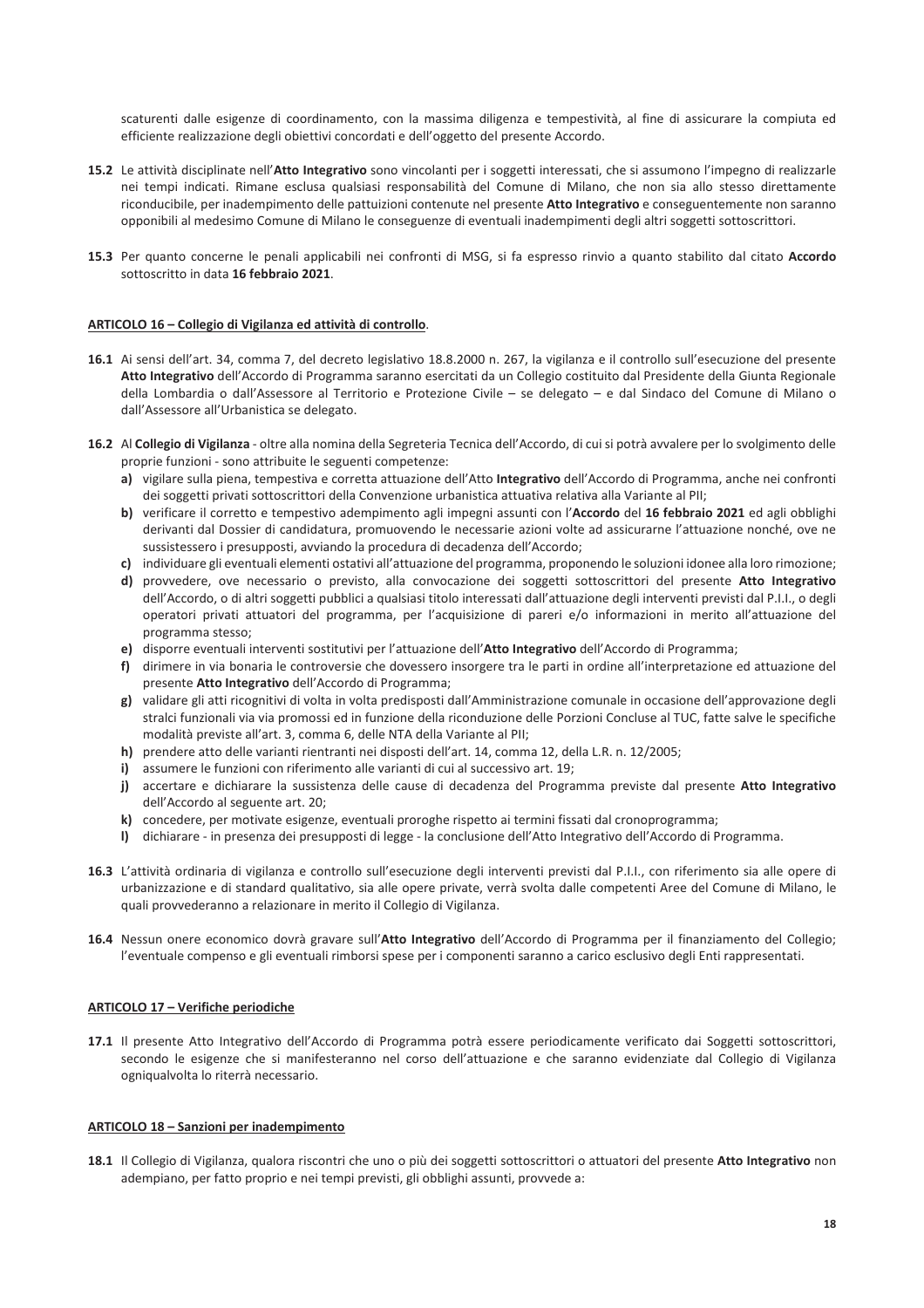- a) contestare l'inadempienza, a mezzo P.E.C. o a mezzo lettera raccomandata con ricevuta di ritorno o a mezzo di notifica per ufficiale giudiziario, con formale diffida ad adempiere entro un congruo termine;
- b) disporre, decorso infruttuosamente il predetto termine, gli interventi necessari, anche di carattere sostitutivo di cui al precedente art. 16.2 lett. e), ivi compresa la predisposizione degli atti attuativi del presente Atto Integrativo.

Resta fermo quanto previsto al precedente art. 14.1 in merito all'assenza di solidarietà tra i Soggetti Attuatori.

18.2 Resta ferma la responsabilità del soggetto inadempiente per i danni arrecati con il proprio comportamento agli altri soggetti ai quali compete comunque l'immediata ripetizione degli oneri sostenuti in conseguenza diretta dell'inadempimento contestato. Nel caso in cui l'inadempimento sia talmente grave da compromettere definitivamente l'attuazione dell'Atto Integrativo, restano a carico del soggetto inadempiente tutte le spese sostenute dalle altre parti per studi, piani e progetti predisposti al fine esclusivo di mantenere gli impegni assunti con l'accordo stesso.

### ARTICOLO 19 - Varianti al Programma Integrato di Intervento

- 19.1 Il Collegio di Vigilanza valuta le eventuali modifiche in fase di attuazione che incidessero sugli aspetti sostanziali dell'Atto Integrativo dell'AdP come definiti dall'articolo 12.1 della Normativa di Variante, anche ai fini dell'individuazione della procedura da applicare per l'approvazione di eventuale ulteriore Atto Integrativo dell'Accordo di Programma.
- 19.2 Ove, anche al fine di recepire prescrizioni di rango sovraordinato, in fase di progettazione, autorizzazione e realizzazione si rendesse necessario apportare modifiche agli elementi non sostanziali di cui all'articolo 12.2 della Normativa di Variante, fermo quanto previsto all'interno del medesimo articolo, le stesse saranno autorizzate dal Collegio di Vigilanza a maggioranza dei componenti secondo le procedure di legge.
- 19.3 Le modifiche diverse da quelle di cui ai commi 1 e 2 del presente articolo e segnatamente quelle di cui all'art. 14. comma 12. della L.R. 12/2005, possono essere approvate dal Comune di Milano con determinazione dirigenziale secondo le modalità definite nelle NTA della Variante al PII. In tali casi il Comune di Milano comunicherà l'avvenuta approvazione di dette varianti al Collegio di Vigilanza nella prima seduta utile.

#### ARTICOLO 20 - Decadenza del Programma Integrato di Intervento

20.1 Ai sensi dell'art. 93, comma 4, della L.R. n. 12/05 costituisce motivo di decadenza del P.I.I. - compresi gli effetti di variazione urbanistica determinati dal presente Atto Integrativo - la mancata stipula della Convenzione attuativa del Programma con i Soggetti Attuatori entro un anno dalla definitiva approvazione del Programma stesso o, decorso inutilmente tale termine, entro l'ulteriore termine, non superiore a 90 giorni, assegnato dal Sindaco con apposita diffida.

### ARTICOLO 21 - Disposizioni finali e risoluzione delle controversie

- 21.1 Rispetto al testo dell'Accordo di Programma 2004, il presente Atto Integrativo comporta:
	- a. la modifica e/o integrazione e/o sostituzione degli articoli da 1 a 7 e da 9 a 17, con eliminazione dell'articolo 8;
		- b. l'inserimento dei seguenti nuovi articoli: 4 6 7- 12 15 18.
- 21.2 Per ogni controversia derivante dall'interpretazione e dall'esecuzione del presente Atto Integrativo dell'Accordo è competente l'Autorità Giudiziaria prevista dalla vigente legislazione.
- 21.3 Le Amministrazioni sottoscrittrici si riservano di nominare un Collegio Arbitrale per dirimere eventuali controversie in via extragiudiziale.

#### ARTICOLO 22 - Sottoscrizione, effetti e durata

- 22.1 Ai sensi dell'art. 34, quinto comma, del D.lgs. n. 267/2000 il presente Atto Integrativo dell'Accordo di Programma 4 giugno 2004, sottoscritto dai legali rappresentanti della Regione Lombardia e del Comune di Milano, con l'adesione di MSG e ESL, si intenderà approvato unicamente previa ratifica da parte del Consiglio Comunale dell'adesione del Sindaco - che in questa fase si configura pertanto alla stregua di atto che acquisterà efficacia solo una volta intervenuto il provvedimento consiliare - ed al momento della pubblicazione del pertinente Decreto del Presidente della Giunta Regionale.
- 22.2 Viene disposta la pubblicazione sul Bollettino Ufficiale della Regione Lombardia del suddetto decreto di approvazione dell'Atto Integrativo dell'Accordo di Programma, completo degli estremi dell'avvenuta ratifica - da parte del Consiglio Comunale dell'adesione del Sindaco di Milano.